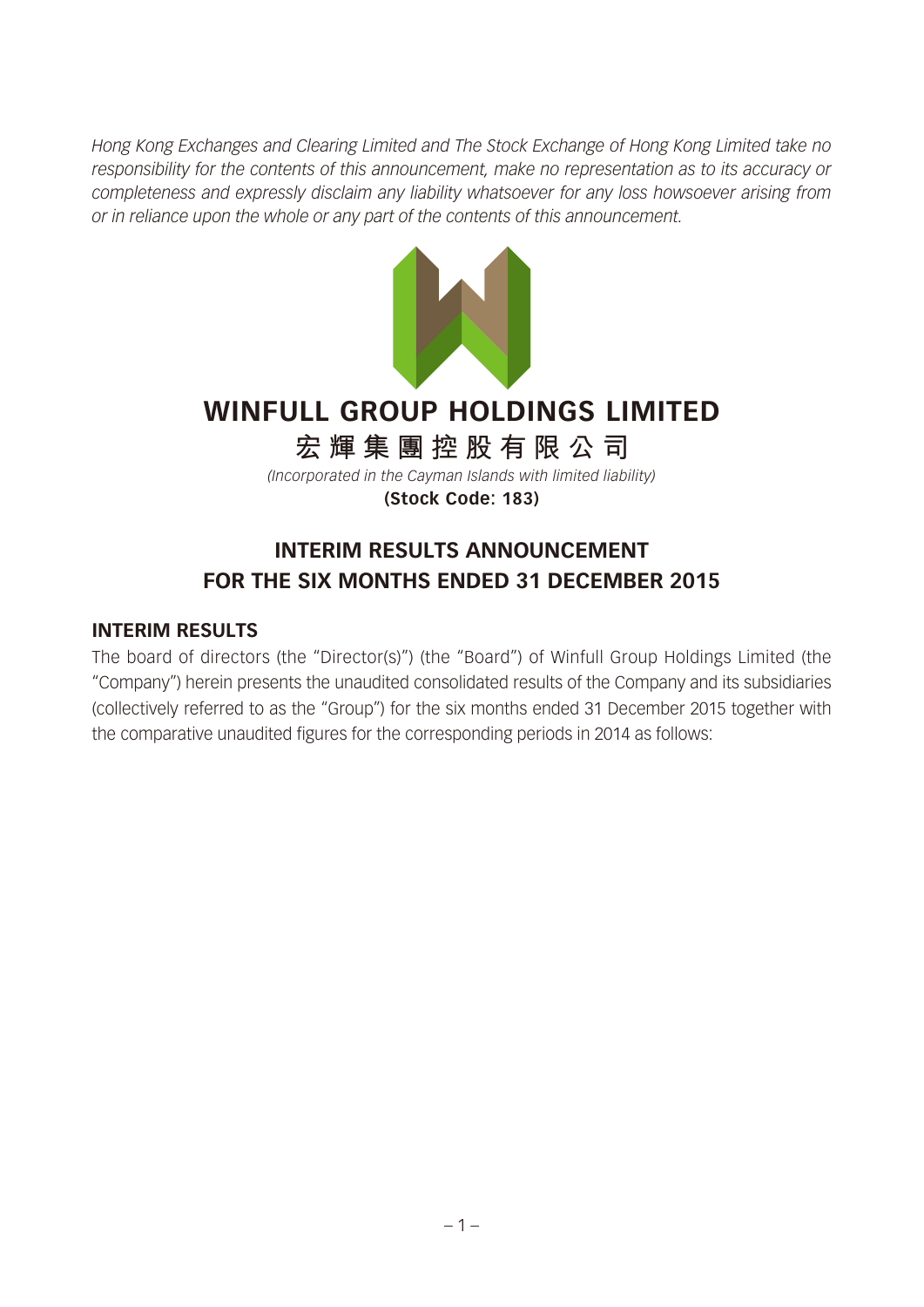## **UNAUDITED CONDENSED CONSOLIDATED INCOME STATEMENT**

|                                                                                                              |                | <b>Six months ended</b><br>31 December |                                                          |  |
|--------------------------------------------------------------------------------------------------------------|----------------|----------------------------------------|----------------------------------------------------------|--|
|                                                                                                              | <b>Notes</b>   | 2015<br><b>HK\$'000</b><br>(Unaudited) | 2014<br><b>HK\$'000</b><br>(Re-presented)<br>(Unaudited) |  |
| <b>Continuing operations</b><br>Revenue<br>Cost of sales                                                     | 4              | 6,393<br>(2, 144)                      | 4,465<br>(1,202)                                         |  |
| <b>Gross profit</b>                                                                                          |                | 4,249                                  | 3,263                                                    |  |
| Other income<br>Selling and distribution expenses<br>Administrative expenses and other operating<br>expenses | $\overline{4}$ | 3,991<br>(8,920)                       | 12,217<br>(120)<br>(18, 725)                             |  |
| Finance costs                                                                                                |                |                                        | (5)                                                      |  |
| Loss before income tax<br>Income tax expense                                                                 | 6<br>7         | (680)<br>(51)                          | (3,370)<br>(439)                                         |  |
| Loss for the period from continuing<br>operations                                                            |                | (731)                                  | (3,809)                                                  |  |
| <b>Discontinued operations</b><br>Profit for the period from discontinued<br>operations                      | 5              |                                        | 14,478                                                   |  |
| (Loss)/Profit for the period                                                                                 |                | (731)                                  | 10,669                                                   |  |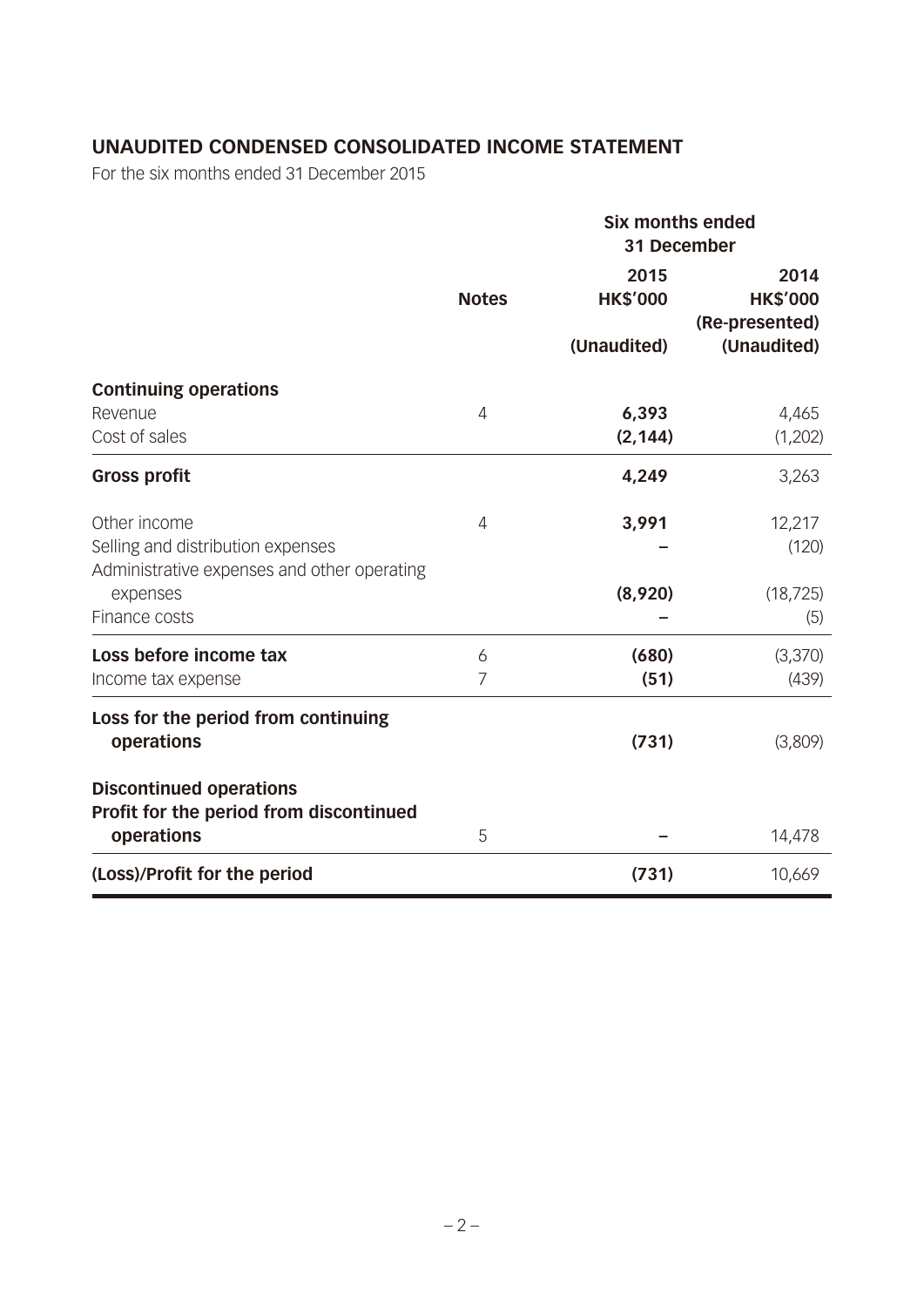## **UNAUDITED CONDENSED CONSOLIDATED INCOME STATEMENT** *(cont'd)*

|                                                                                                                       |              | <b>Six months ended</b><br>31 December |                                           |  |
|-----------------------------------------------------------------------------------------------------------------------|--------------|----------------------------------------|-------------------------------------------|--|
|                                                                                                                       | <b>Notes</b> | 2015<br><b>HK\$'000</b>                | 2014<br><b>HK\$'000</b><br>(Re-presented) |  |
|                                                                                                                       |              | (Unaudited)                            | (Unaudited)                               |  |
| (Loss)/Profit for the period attributable<br>to:                                                                      |              |                                        |                                           |  |
| Owners of the Company<br>Loss for the period from continuing<br>operations<br>Profit for the period from discontinued |              | (882)                                  | (3,759)                                   |  |
| operations                                                                                                            |              |                                        | 14,478                                    |  |
| (Loss)/Profit for the period attributable to<br>owners of the Company                                                 |              | (882)                                  | 10,719                                    |  |
| Non-controlling interests<br>Profit/(Loss) for the period from continuing<br>operations                               |              | 151                                    | (50)                                      |  |
| Loss for the period from discontinued<br>operations                                                                   |              |                                        |                                           |  |
| Profit/(Loss) for the period attributable to<br>non-controlling interests                                             |              | 151                                    | (50)                                      |  |
|                                                                                                                       |              | (731)                                  | 10,669                                    |  |
| (Loss)/Earnings per share from continuing<br>and discontinued operations                                              | 9            |                                        |                                           |  |
| Basic and diluted                                                                                                     |              | <b>HK(0.03) cent</b>                   | HK0.31 cent                               |  |
| Loss per share for profit from continuing<br>operations                                                               | 9            |                                        |                                           |  |
| Basic and diluted                                                                                                     |              | <b>HK(0.03) cent</b>                   | $HK(0.11)$ cent                           |  |
| Earnings per share for profit from<br>discontinued operations<br>Basic and diluted                                    | 9            |                                        |                                           |  |
|                                                                                                                       |              | <b>NIL</b>                             | HK0.42 cent                               |  |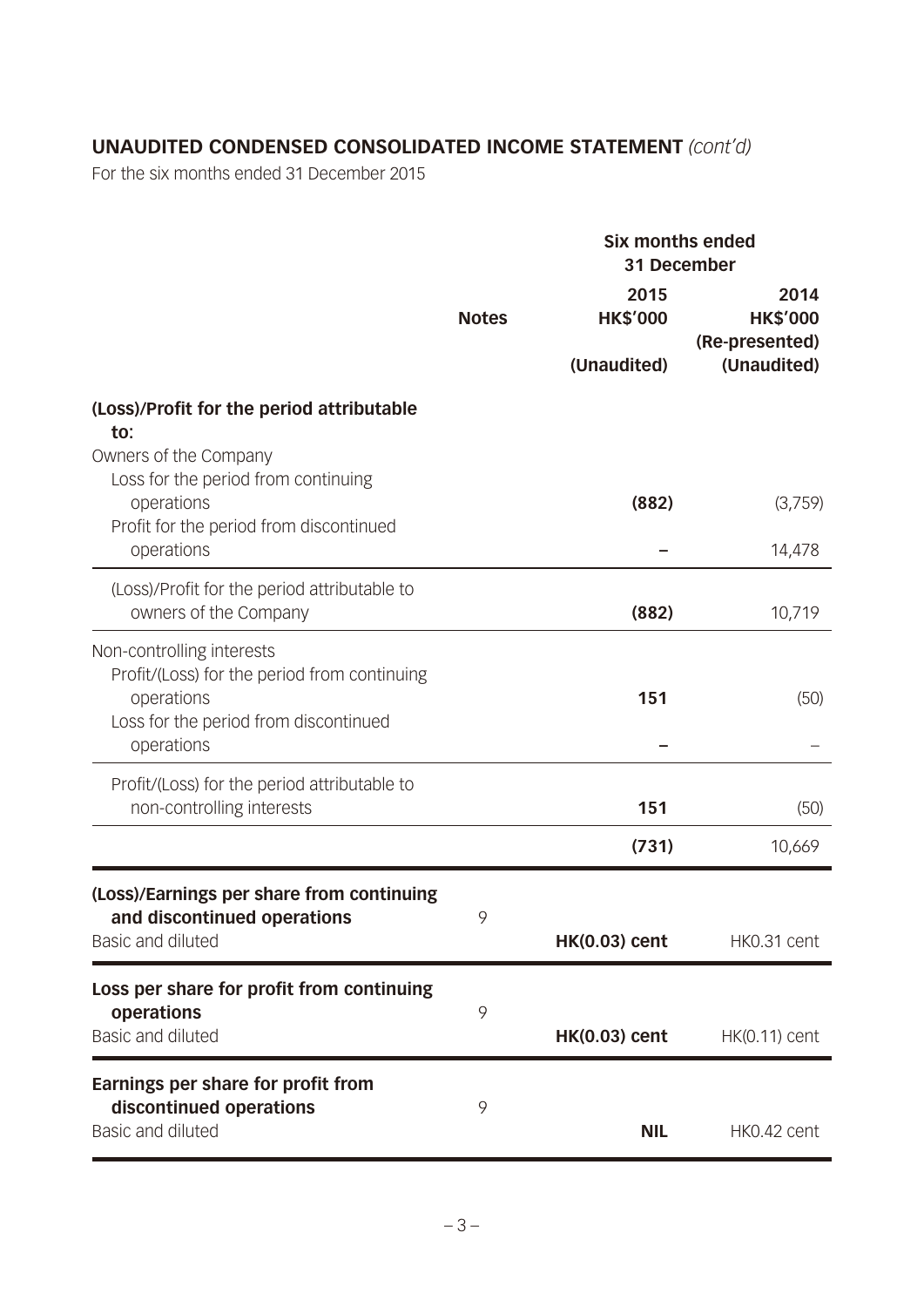## **UNAUDITED CONDENSED CONSOLIDATED STATEMENT OF COMPREHENSIVE INCOME**

|                                                                                                   | <b>Six months ended</b><br>31 December |                         |  |
|---------------------------------------------------------------------------------------------------|----------------------------------------|-------------------------|--|
|                                                                                                   | 2015<br><b>HK\$'000</b>                | 2014<br><b>HK\$'000</b> |  |
|                                                                                                   | (Unaudited)                            | (Unaudited)             |  |
| (Loss)/Profit for the period                                                                      | (731)                                  | 10,669                  |  |
| Other comprehensive income<br>Items that may be reclassified to profit or loss:                   |                                        |                         |  |
| Net fair value (loss)/gain on available-for-sale                                                  |                                        |                         |  |
| financial assets                                                                                  | (5, 125)                               | 736                     |  |
| Reclassified from equity to profit or loss on disposals<br>of available-for-sale financial assets | 303                                    | (7, 545)                |  |
| Exchange differences arising on translation of foreign<br>operations                              | (7, 262)                               | (11,583)                |  |
| Other comprehensive income for the period,                                                        |                                        |                         |  |
| net of tax                                                                                        | (12,084)                               | (18, 392)               |  |
| Total comprehensive income for the period                                                         | (12, 815)                              | (7, 723)                |  |
| Total comprehensive income for the period<br>attributable to:                                     |                                        |                         |  |
| Owners of the Company                                                                             | (12,966)                               | (7,673)                 |  |
| Non-controlling interests                                                                         | 151                                    | (50)                    |  |
|                                                                                                   | (12, 815)                              | (7, 723)                |  |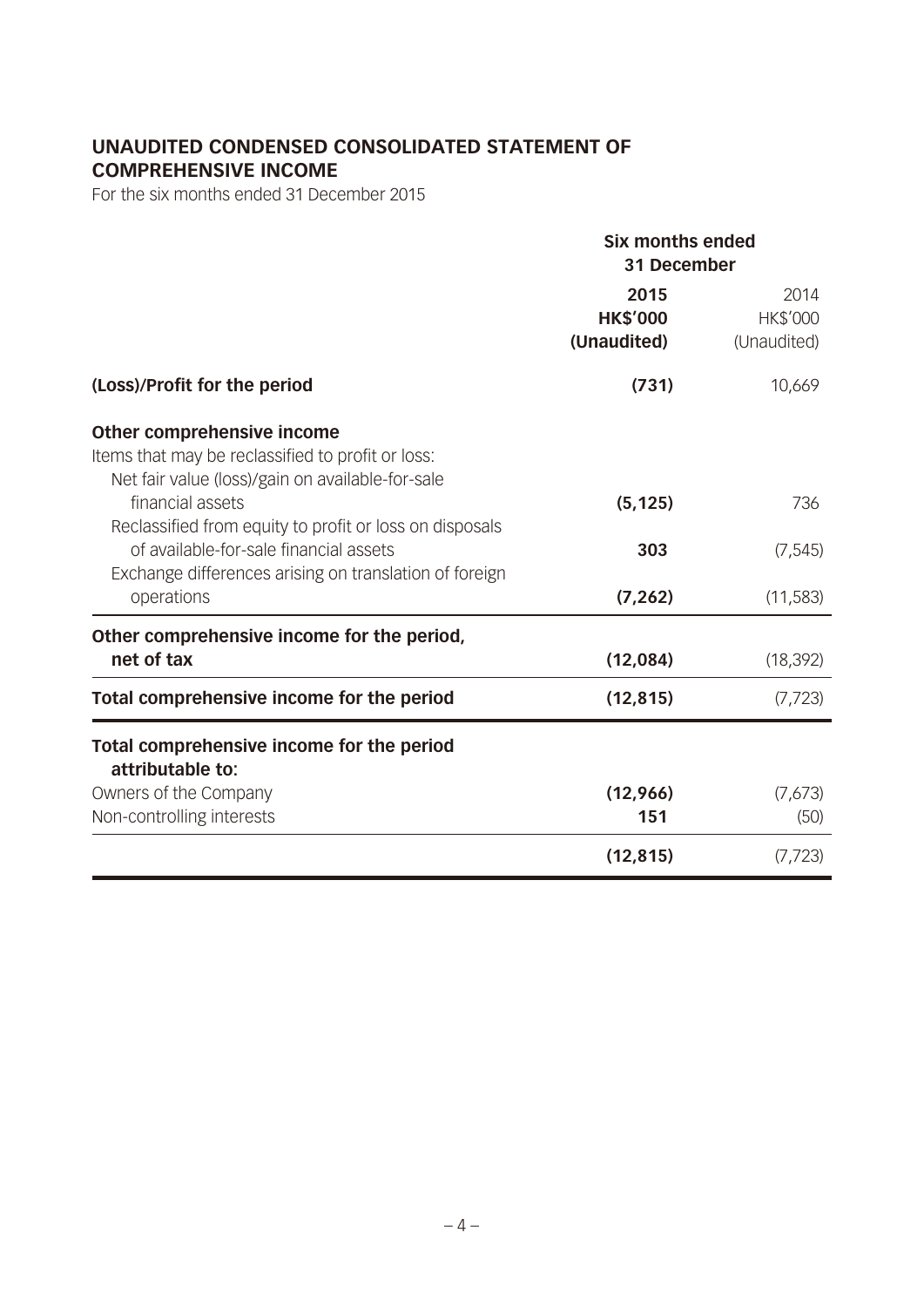## **UNAUDITED CONDENSED CONSOLIDATED STATEMENT OF FINANCIAL POSITION**

As at 31 December 2015

|                                              | <b>Notes</b> | As at<br>31 December<br>2015<br><b>HK\$'000</b><br>(Unaudited) | As at<br>30 June<br>2015<br>HK\$'000<br>(Audited) |
|----------------------------------------------|--------------|----------------------------------------------------------------|---------------------------------------------------|
| <b>ASSETS AND LIABILITIES</b>                |              |                                                                |                                                   |
| <b>Non-current assets</b>                    |              |                                                                |                                                   |
| Property, plant and equipment                |              | 1,388                                                          | 1,915                                             |
| Investment properties                        |              | 425,710                                                        | 228,800                                           |
| Available-for-sale financial assets          | 10           | 50,048                                                         | 57,188                                            |
|                                              |              | 477,146                                                        | 287,903                                           |
| <b>Current assets</b>                        |              |                                                                |                                                   |
| Amounts due from associates                  |              | 116,614                                                        | 125,613                                           |
| Amounts due from a joint venture             |              | 20                                                             | 20                                                |
| Properties held for trading                  |              | 117,368                                                        | 32,450                                            |
| Properties under development                 |              | 444,775                                                        | 444,705                                           |
| Trade receivables                            | 11           | 1,286                                                          | 1,011                                             |
| Prepayments, deposits and other receivables  |              | 5,039                                                          | 5,279                                             |
| Financial assets at fair value through       |              |                                                                |                                                   |
| profit or loss                               |              | 21,065                                                         | 1,626                                             |
| Cash and bank balances                       |              | 319,805                                                        | 589,283                                           |
|                                              |              | 1,025,972                                                      | 1,199,987                                         |
| <b>Current liabilities</b>                   |              |                                                                |                                                   |
| Trade payables                               | 12           | 300                                                            |                                                   |
| Accrued expenses and other payables          |              | 6,236                                                          | 4,444                                             |
| Amount due to controlling shareholder        |              | 32,882                                                         |                                                   |
| Amounts due to non-controlling shareholders  |              | 234,812                                                        | 234,122                                           |
| Provision for income tax                     |              | 27                                                             | 7,648                                             |
|                                              |              | 274,257                                                        | 246,214                                           |
| <b>Net current assets</b>                    |              | 751,715                                                        | 953,773                                           |
| <b>Total assets less current liabilities</b> |              | 1,228,861                                                      | 1,241,676                                         |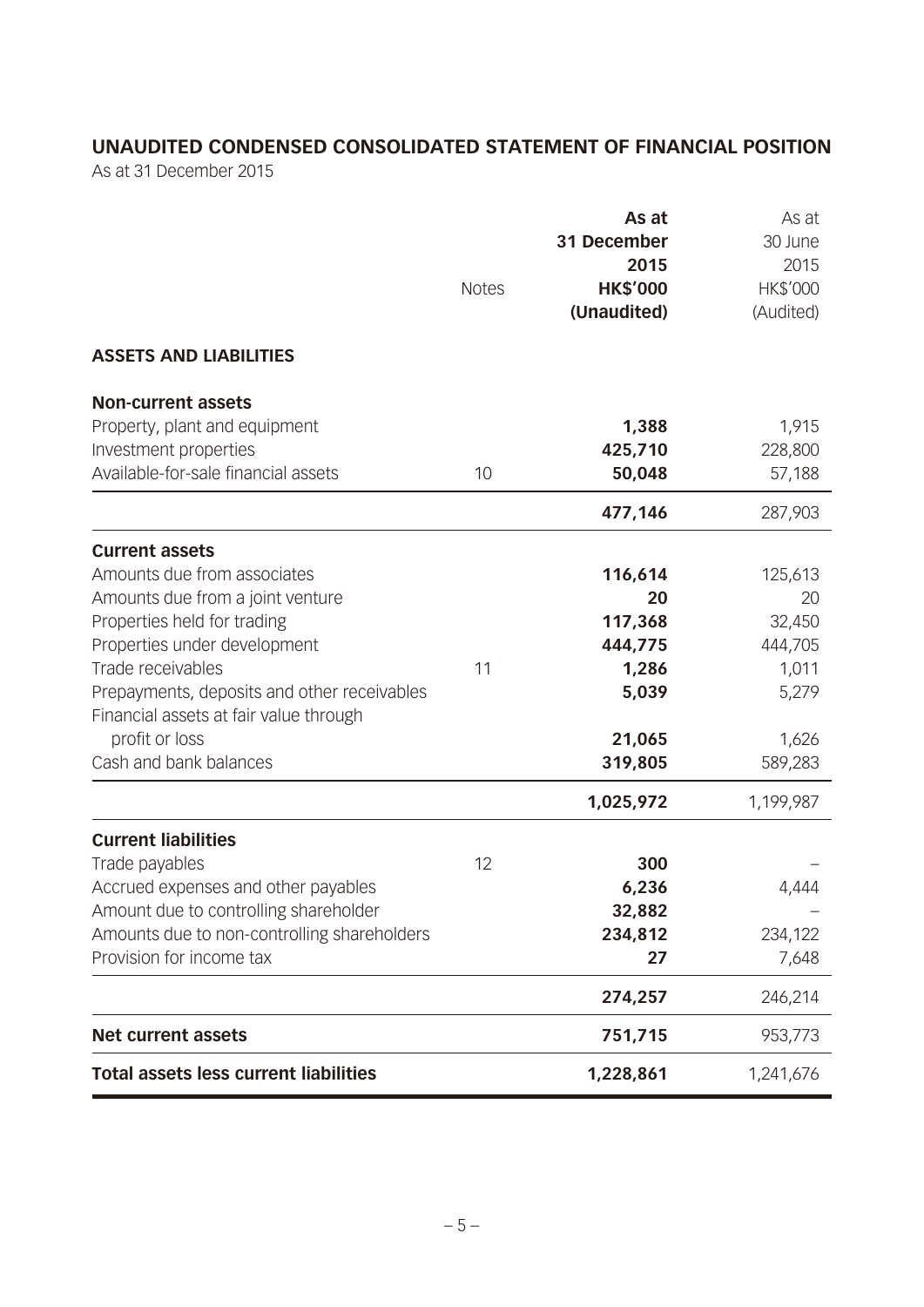## **UNAUDITED CONDENSED CONSOLIDATED STATEMENT OF FINANCIAL POSITION**

*(cont'd)* As at 31 December 2015

|                                         | <b>Notes</b> | As at<br>31 December<br>2015<br><b>HK\$'000</b><br>(Unaudited) | As at<br>30 June<br>2015<br>HK\$'000<br>(Audited) |
|-----------------------------------------|--------------|----------------------------------------------------------------|---------------------------------------------------|
| <b>Non-current liabilities</b>          |              |                                                                |                                                   |
| Deferred tax liabilities                |              | 325                                                            | 325                                               |
|                                         |              | 325                                                            | 325                                               |
| <b>Net assets</b>                       |              | 1,228,536                                                      | 1,241,351                                         |
| <b>EQUITY</b>                           |              |                                                                |                                                   |
| Share capital                           | 13           | 27,185                                                         | 27,185                                            |
| Reserves                                |              | 1,201,757                                                      | 1,214,723                                         |
| <b>Equity attributable to owners of</b> |              |                                                                |                                                   |
| the Company                             |              | 1,228,942                                                      | 1,241,908                                         |
| <b>Non-controlling interests</b>        |              | (406)                                                          | (557)                                             |
| <b>Total equity</b>                     |              | 1,228,536                                                      | 1,241,351                                         |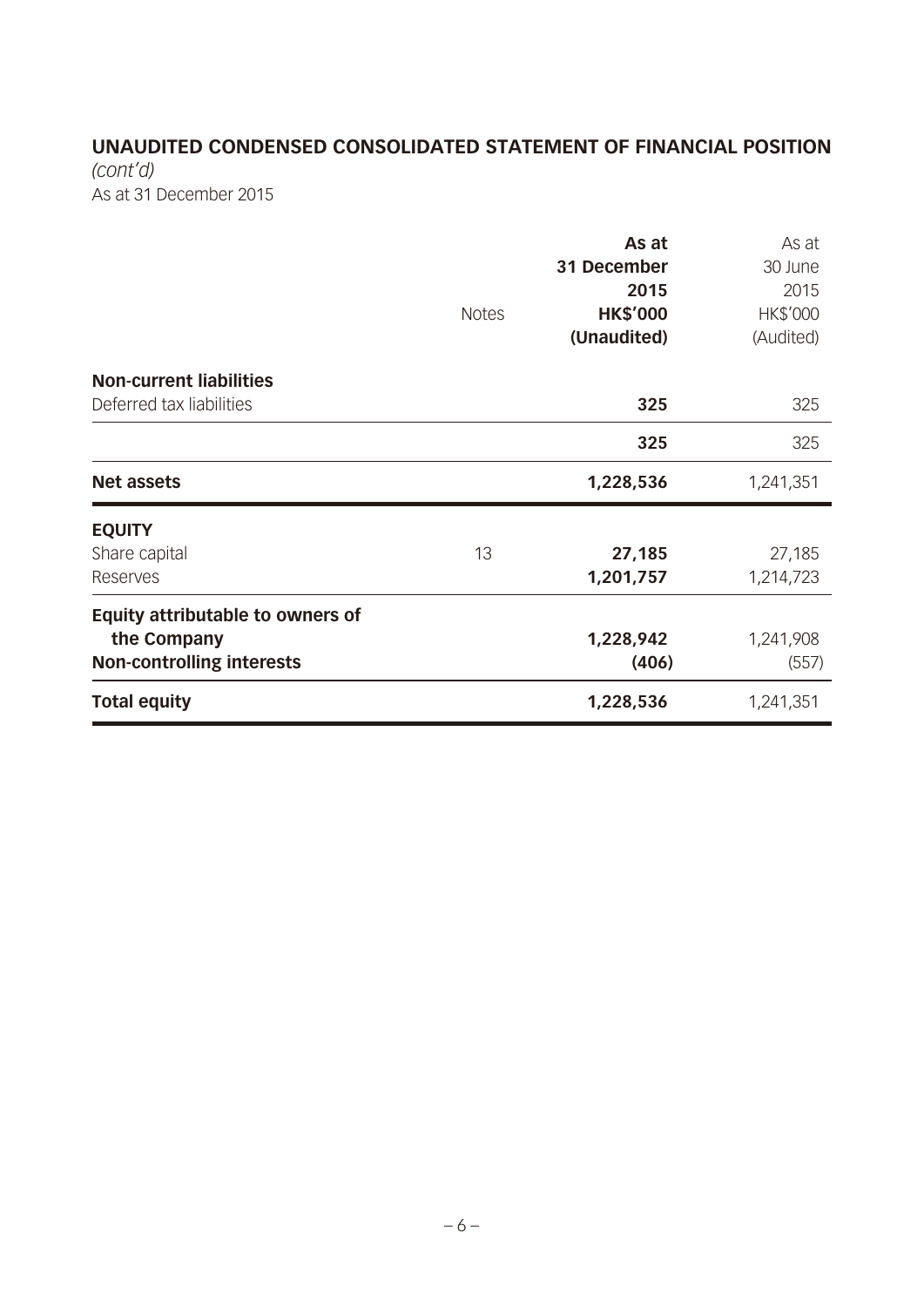## **UNAUDITED CONDENSED CONSOLIDATED STATEMENT OF CASH FLOWS**

|                                                                                                              | <b>Six months ended</b><br>31 December |                                 |  |
|--------------------------------------------------------------------------------------------------------------|----------------------------------------|---------------------------------|--|
|                                                                                                              | 2015<br><b>HK\$'000</b><br>(Unaudited) | 2014<br>HK\$'000<br>(Unaudited) |  |
| Net cash used in operating activities                                                                        | (78, 704)                              | (27, 866)                       |  |
| Net cash (used in)/generated from investing activities                                                       | (61, 449)                              | 102,715                         |  |
| Net cash used in financing activities                                                                        |                                        | (87, 548)                       |  |
| Net decrease in cash and cash equivalents                                                                    | (140, 153)                             | (12,699)                        |  |
| Cash and cash equivalents at beginning of period                                                             | 467,220                                | 442,846                         |  |
| Effect of foreign exchange rate change                                                                       | (7, 262)                               | (11,583)                        |  |
| CASH AND CASH EQUIVALENTS AT END OF PERIOD                                                                   | 319,805                                | 418,564                         |  |
| ANALYSIS OF BALANCES OF CASH AND<br><b>CASH EQUIVALENTS</b><br>Cash and bank balances<br>Short-term deposits | 19,810<br>299,995                      | 56,825<br>361,739               |  |
|                                                                                                              | 319,805                                | 418,564                         |  |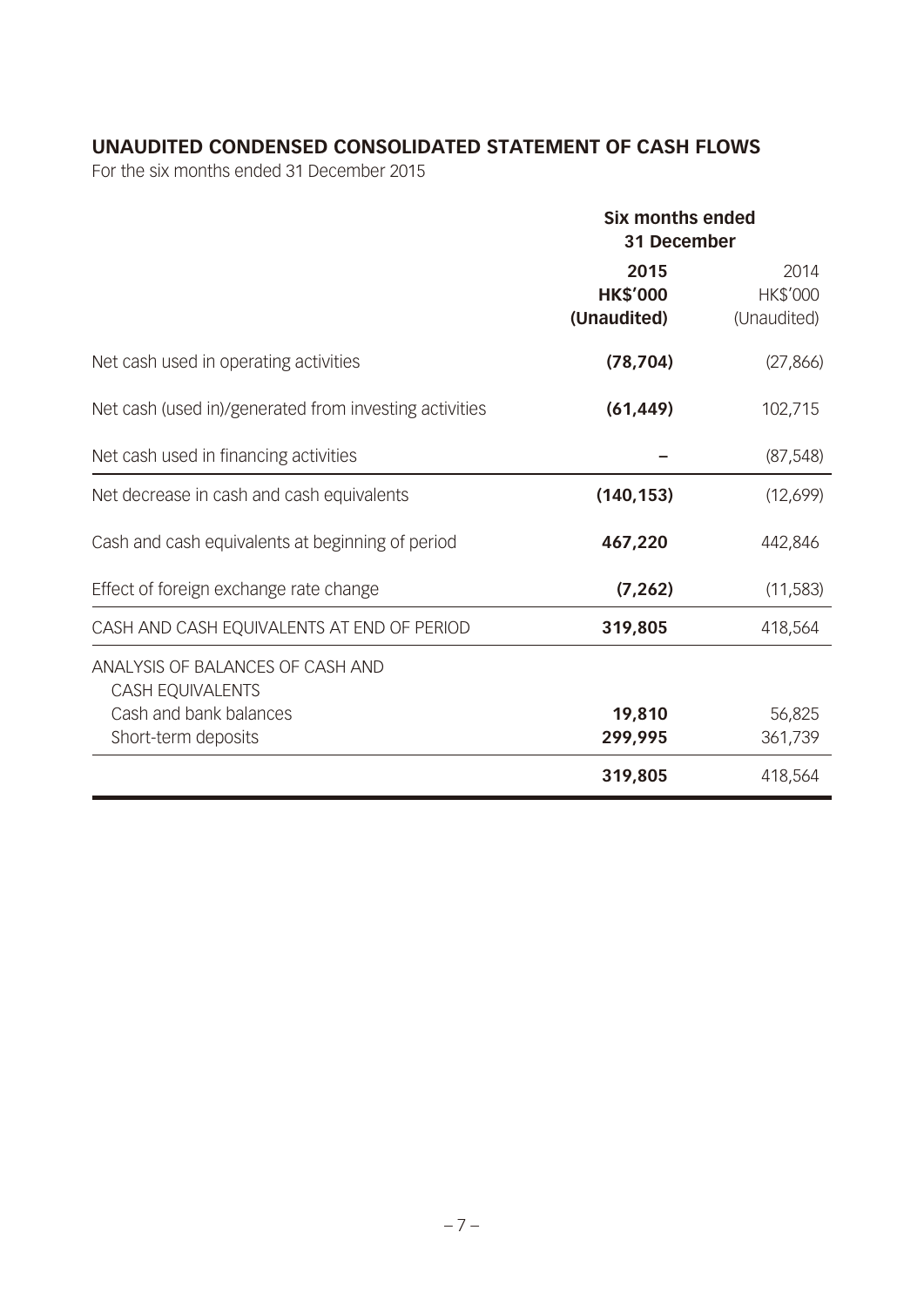#### **UNAUDITED CONDENSED CONSOLIDATED STATEMENT OF CHANGES IN EQUITY**

For the six months ended 31 December 2015

|                                                                                                         | Equity attributable to owners of the Company |                                                        |                                                   |                                                              |                                                   |                                             |                                                       |                                  |                                                             |                                            |
|---------------------------------------------------------------------------------------------------------|----------------------------------------------|--------------------------------------------------------|---------------------------------------------------|--------------------------------------------------------------|---------------------------------------------------|---------------------------------------------|-------------------------------------------------------|----------------------------------|-------------------------------------------------------------|--------------------------------------------|
|                                                                                                         | Share<br>capital<br>HK\$'000<br>(Unaudited)  | Share<br>premium<br>account<br>HK\$'000<br>(Unaudited) | Translation<br>reserve<br>HK\$'000<br>(Unaudited) | Share-based<br>payment<br>reserve<br>HK\$'000<br>(Unaudited) | Revaluation<br>reserve<br>HK\$'000<br>(Unaudited) | Other<br>reserve<br>HK\$'000<br>(Unaudited) | Retained<br>profits<br><b>HK\$'000</b><br>(Unaudited) | Total<br>HK\$'000<br>(Unaudited) | Non-<br>controlling<br>interests<br>HK\$'000<br>(Unaudited) | Total<br>equity<br>HK\$'000<br>(Unaudited) |
| At 1 July 2014                                                                                          | 34,785                                       | 1,274,759                                              | 6,159                                             | 9,241                                                        | 8,490                                             | 2,997                                       | 181,956                                               | 1,518,387                        | (59)                                                        | 1,518,328                                  |
| Profit for the period<br>Other comprehensive income:<br>Net fair value gain on<br>available-for-sale    |                                              |                                                        |                                                   |                                                              |                                                   |                                             | 10,719                                                | 10,719                           | (50)                                                        | 10,669                                     |
| financial assets<br>Reclassified from equity to<br>profit or loss on disposals<br>of available-for-sale |                                              |                                                        |                                                   |                                                              | 736                                               |                                             |                                                       | 736                              |                                                             | 736                                        |
| financial assets<br>Exchange differences arising<br>on translation of foreign                           |                                              |                                                        |                                                   |                                                              | (7, 545)                                          |                                             |                                                       | (7, 545)                         |                                                             | (7, 545)                                   |
| operations                                                                                              |                                              |                                                        | (11, 583)                                         |                                                              |                                                   |                                             |                                                       | (11,583)                         | $\overline{\phantom{a}}$                                    | (11, 583)                                  |
| Total comprehensive income<br>for the period                                                            |                                              |                                                        | (11, 583)                                         | $\qquad \qquad -$                                            | (6,809)                                           | -                                           | 10,719                                                | (7,673)                          | (50)                                                        | (7, 723)                                   |
| At 31 December 2014                                                                                     | 34,785                                       | 1,274,759                                              | (5, 424)                                          | 9,241                                                        | 1,681                                             | 2,997                                       | 192,675                                               | 1,510,714                        | (109)                                                       | 1,510,605                                  |

## **Equity attributable to owners of the Company**

|                                                                                                                   | <b>Share</b><br>capital<br><b>HK\$'000</b> | <b>Share</b><br>premium<br>account<br><b>HK\$'000</b> | <b>Translation</b><br>reserve<br><b>HK\$'000</b><br>(Unaudited) (Unaudited) (Unaudited) (Unaudited) (Unaudited) (Unaudited) | Share-based<br>reserve<br><b>HK\$'000</b> | payment Revaluation<br>reserve<br><b>HK\$'000</b> | <b>Other</b><br>reserve<br><b>HK\$'000</b> | Retained<br>profits<br><b>HK\$'000</b><br>(Unaudited) | Total<br><b>HK\$'000</b><br>(Unaudited) | Non-<br>controlling<br><b>interests</b><br><b>HK\$'000</b><br>(Unaudited) | Total<br>equity<br><b>HK\$'000</b><br>(Unaudited) |
|-------------------------------------------------------------------------------------------------------------------|--------------------------------------------|-------------------------------------------------------|-----------------------------------------------------------------------------------------------------------------------------|-------------------------------------------|---------------------------------------------------|--------------------------------------------|-------------------------------------------------------|-----------------------------------------|---------------------------------------------------------------------------|---------------------------------------------------|
| At 1 July 2015                                                                                                    | 27,185                                     | 1,050,559                                             | (4,064)                                                                                                                     | 8,082                                     | 1,234                                             | 4,377                                      | 154,535                                               | 1,241,908                               | (557)                                                                     | 1,241,351                                         |
| Profit for the period<br>Other comprehensive income:<br>Net fair value loss on<br>available-for-sale              |                                            |                                                       |                                                                                                                             |                                           |                                                   |                                            | (882)                                                 | (882)                                   | 151                                                                       | (731)                                             |
| financial assets<br>Reclassified from equity<br>to profit or loss on                                              |                                            |                                                       |                                                                                                                             |                                           | (5, 125)                                          |                                            |                                                       | (5, 125)                                |                                                                           | (5, 125)                                          |
| disposals of available-for-<br>sale financial assets<br>Exchange differences arising<br>on translation of foreign |                                            |                                                       |                                                                                                                             |                                           | 303                                               |                                            |                                                       | 303                                     |                                                                           | 303                                               |
| operations                                                                                                        |                                            |                                                       | (7, 262)                                                                                                                    |                                           |                                                   |                                            |                                                       | (7, 262)                                |                                                                           | (7, 262)                                          |
| Total comprehensive income<br>for the period                                                                      |                                            |                                                       | (7, 262)                                                                                                                    |                                           | (4,822)                                           |                                            | (882)                                                 | (12,966)                                | 151                                                                       | (12, 815)                                         |
| At 31 December 2015                                                                                               | 27,185                                     | 1,050,559                                             | (11, 326)                                                                                                                   | 8,082                                     | (3,588)                                           | 4,377                                      | 153,653                                               | 1,228,942                               | (406)                                                                     | 1,228,536                                         |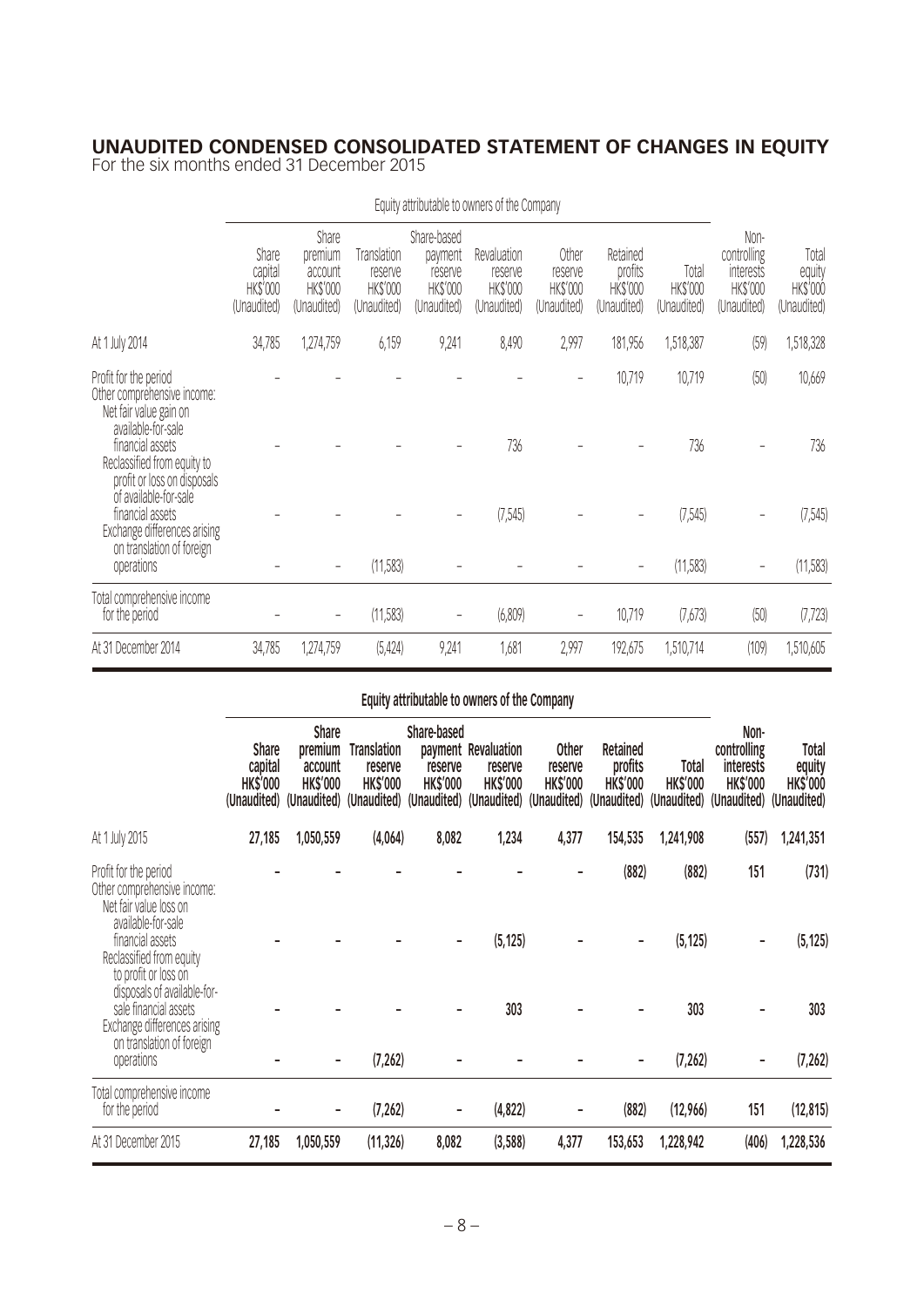## **NOTES TO UNAUDITED CONDENSED CONSOLIDATED FINANCIAL STATEMENTS**

#### **1. GENERAL INFORMATION**

Winfull Group Holdings Limited (the "Company") is an exempted company with limited liability under the Companies Law (2001 Second Revision) of the Cayman Islands. The address of its registered office is Cricket Square, Hutchins Drive, P.O. Box 2681, Grand Cayman KY1- 1111, Cayman Islands and its principal place of business is Unit A, 6th Floor, 9 Queen's Road Central, Hong Kong.

The Company's shares are listed on the Main Board of The Stock Exchange of Hong Kong Limited (the "Stock Exchange").

The principal activity of the Company is investment holding. The Group is principally engaged in the provision of property investment and trading and property development. There were no significant changes in the Group's operations during the period.

In February 2015, the Group completed the disposal of Vastwood Limited and its subsidiaries (the "Vastwood Group"), its associate and its joint venture. The financial results of the Vastwood Group are presented as discontinued operations in accordance with Hong Kong Financial Reporting Standard 5. Details of the discontinued operations are set out in note 5. Certain comparatives on the unaudited condensed consolidated income statement, and related notes have been re-presented so as to reflect the results for the continuing operations and discontinued operations as if the operations had been discontinued at the beginning of the comparative period.

These condensed consolidated interim financial statements are unaudited, but have been reviewed by the audit committee of the Company and approved for issue by the board of directors (the "Board") of the Company on 26 February 2016.

### **2. BASIS OF PREPARATION AND PRINCIPAL ACCOUNTING POLICIES** Basis of preparation

The unaudited condensed consolidated interim financial statements of the Group for the six months ended 31 December 2015 (the "Condensed Financial Report") have been prepared in accordance with Hong Kong Accounting Standard ("HKAS") 34 "Interim Financial Reporting" issued by the Hong Kong Institute of Certified Public Accountants (the "HKICPA") and the applicable disclosure requirements of the Rules Governing the Listing of Securities on the Stock Exchange (the "Listing Rules").

These Condensed Financial Report do not include all the information and disclosures required in the annual financial statements, and should be read in conjunction with the annual financial statements of the Group for the year ended 30 June 2015 (the "2015 Annual Financial Statements"), which have been prepared in accordance with Hong Kong Financial Reporting Standards.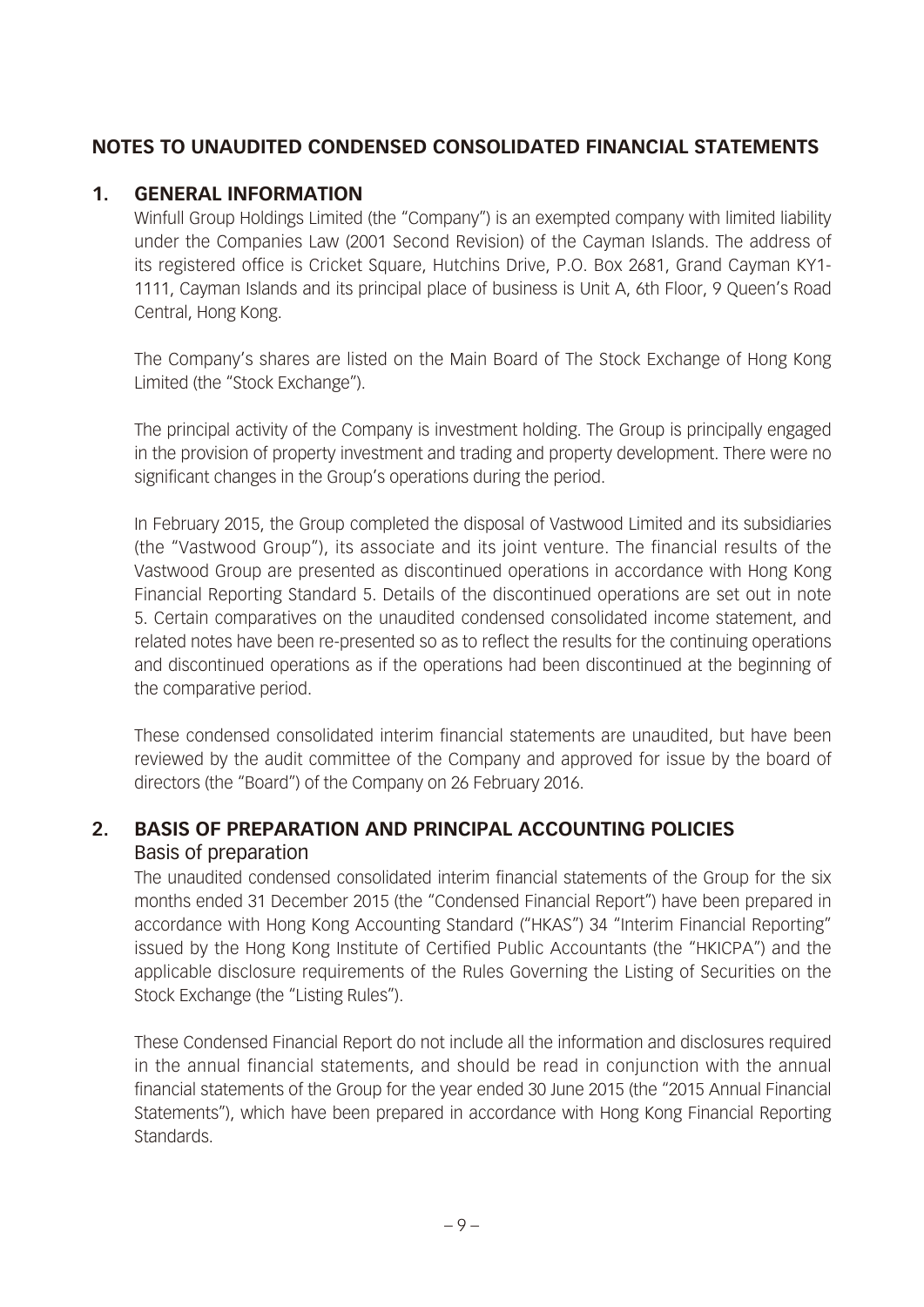## **2. BASIS OF PREPARATION AND PRINCIPAL ACCOUNTING POLICIES** *(cont'd)* Basis of preparation *(cont'd)*

The preparation of the Condensed Financial Report in conformity with HKAS 34 requires management to make judgements, estimates and assumptions that affect the application of policies and reported amounts of assets and liabilities, income and expenses on a year to date basis. Actual results may differ from these estimates.

In preparing the Condensed Financial Report, significant judgements made by management in applying the Group's accounting policies and the key sources of estimation uncertainty were the same as those applied to the 2015 Annual Financial Statements.

The Condensed Financial Report have been prepared under the historical cost convention, except for financial assets at fair value through profit or loss, available-for-sale financial assets and investment properties which are stated at fair value.

The Condensed Financial Report are presented in Hong Kong Dollars ("HK\$") which is also the functional currency of the Company and all values are rounded to the nearest thousands ("HK\$'000") unless otherwise stated.

#### Principal accounting policies

The accounting policies used in the preparation of these Condensed Financial Report are consistent with those set out in the 2015 Annual Financial Statements.

The Group has not applied any new or revised standards, amendments and interpretations (new and amended HKFRSs) issued by the HKICPA that are not yet effective for the current accounting period.

The directors of the Company are in the process of making an assessment of the potential impact of new and amended HKFRSs but are not yet in a position to state whether they could have material financial impact on the Group's results and financial position.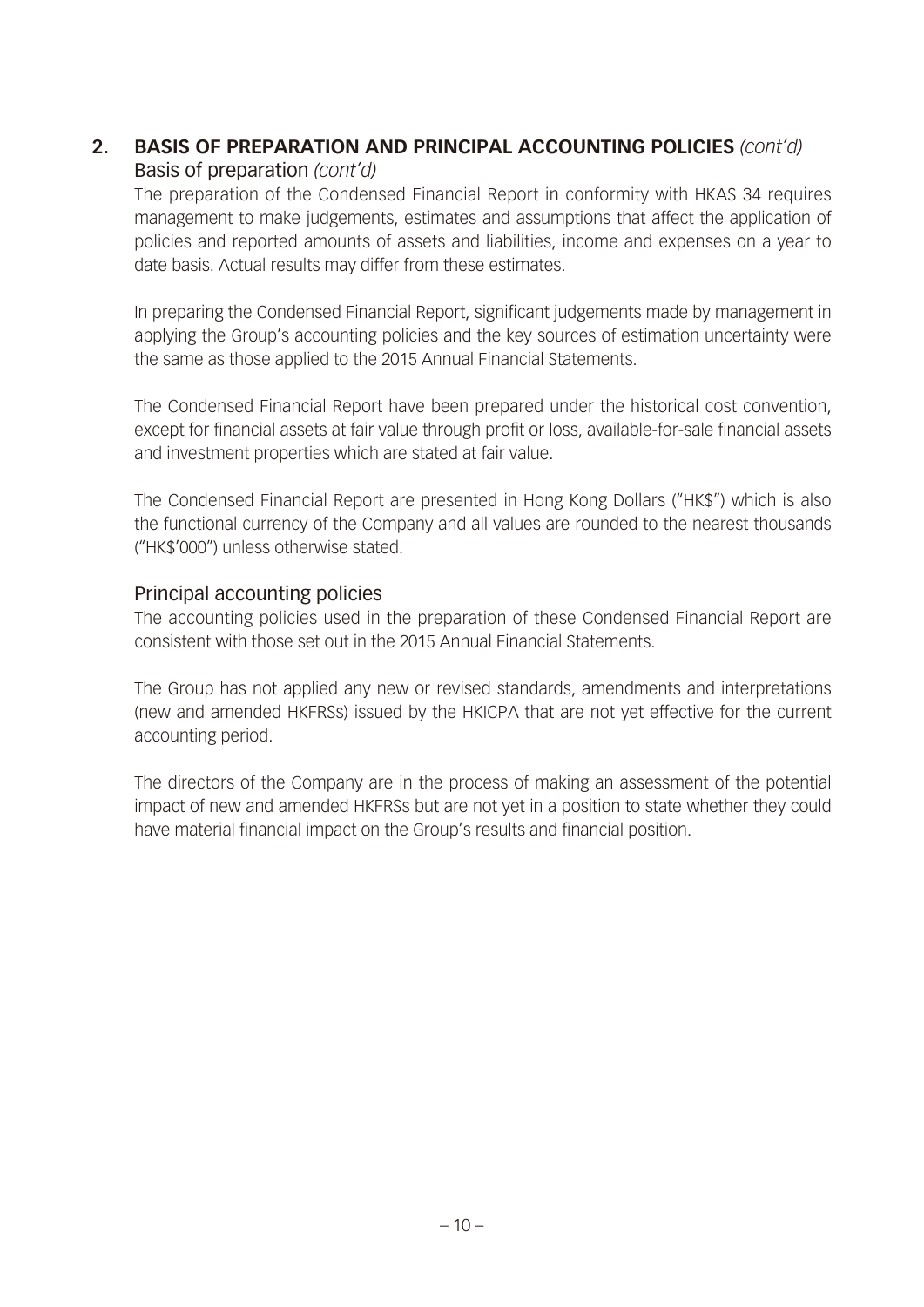#### **3. SEGMENT INFORMATION**

The Group identifies operating segments and prepares segment information based on the regular internal financial information reported to the executive directors for their decisions about resources allocation to the Group's business components and for their review of the performance of those components. The business components in the internal financial information reported to the executive directors are determined following the Group's major product and service lines.

The Group has identified the following reportable segments:

| Property Assembly and<br><b>Brokerage Business:</b> | Provision of property brokerage services; provision<br>of schemes for property consolidation, assembly and<br>redevelopment; and property trading for assembly project<br>purpose |
|-----------------------------------------------------|-----------------------------------------------------------------------------------------------------------------------------------------------------------------------------------|
| Property Development<br><b>Business:</b>            | The Group's property development business is segregated<br>further into two reportable segments on a geographical<br>basis – Hong Kong and the United Kingdom                     |
| Property Investment and<br>Trading Business:        | Investment in the properties and property trading for profit-<br>making purpose                                                                                                   |
| Others:                                             | Other businesses, e.g. renovation                                                                                                                                                 |

Each of these operating segments is managed separately as each of the product and service line requires different resources as well as marketing approaches. All inter-segment transfers are priced with reference to prices charged to external parties for similar orders.

The measurement policies the Group used for reporting segment results under HKFRS 8 are the same as those used in its financial statements prepared under HKFRSs, except that reclassified from equity to profit or loss on significant decline in fair value of available-forsale financial assets and disposals of available-for-sale financial assets, certain interest income, dividend income, share of results of associates and a joint venture, net exchange loss/gain, equity-settled share-based payments, income tax expense and corporate income and expenses which are not directly attributable to the business activities of any operating segment are not included in arriving at the operating results of the operating segment.

Segment assets include all assets but investments in financial assets. In addition, corporate assets which are not directly attributable to the business activities of any operating segment are not allocated to a segment, which primarily applies to the Group's headquarter.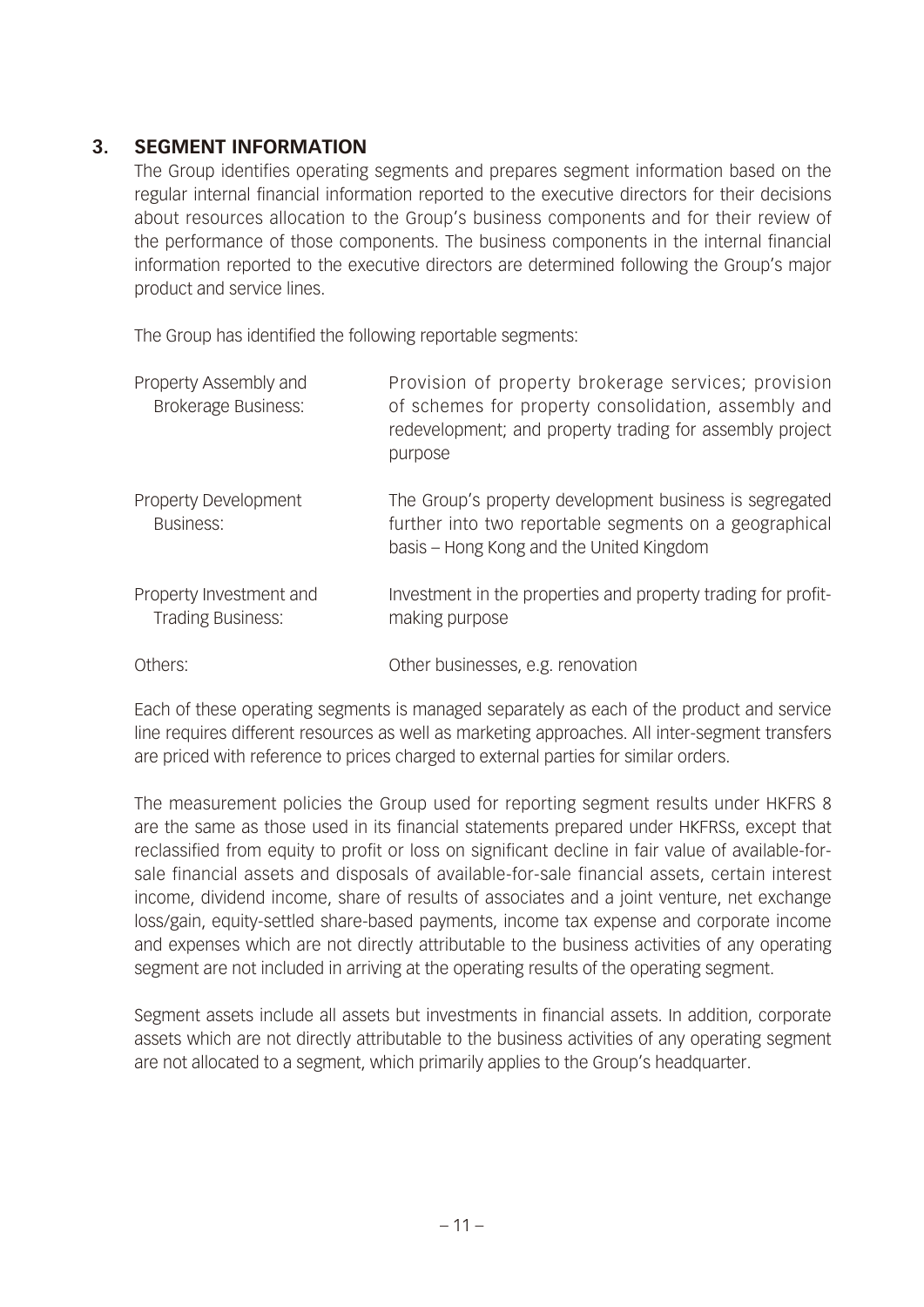## **3. SEGMENT INFORMATION** *(cont'd)*

There was no inter-segment sale and transfer during the period (six months ended 31 December 2014: Nil).

|                                                        |                                                                                     | Six months ended 31 December 2015<br>(Unaudited)                                                       |                                                                                                                           |                                  |                                                                                                                                          |                          |         |  |  |
|--------------------------------------------------------|-------------------------------------------------------------------------------------|--------------------------------------------------------------------------------------------------------|---------------------------------------------------------------------------------------------------------------------------|----------------------------------|------------------------------------------------------------------------------------------------------------------------------------------|--------------------------|---------|--|--|
|                                                        | <b>Property</b><br>Development<br><b>Business</b><br>- Hong Kong<br><b>HK\$'000</b> | <b>Property</b><br><b>Development</b><br><b>Business</b><br>- the United<br>Kingdom<br><b>HK\$'000</b> | <b>Continuing operations</b><br><b>Property</b><br><b>Investment</b><br>and Trading<br><b>Business</b><br><b>HK\$'000</b> | <b>Others</b><br><b>HK\$'000</b> | <b>Discontinued</b><br>operations<br><b>Property</b><br><b>Assembly</b><br>and<br><b>Brokerage</b><br><b>Business</b><br><b>HK\$'000</b> | Total<br><b>HK\$'000</b> |         |  |  |
| Reportable segment revenue:<br>From external customers | -                                                                                   | $\overline{a}$                                                                                         | 3,971                                                                                                                     | 2,422                            | 6,393                                                                                                                                    |                          | 6,393   |  |  |
| Reportable segment<br>profit/(loss)                    | (256)                                                                               | (32)                                                                                                   | 3,523                                                                                                                     | 277                              | 3,512                                                                                                                                    |                          | 3,512   |  |  |
| Reportable segment assets                              | 226,413                                                                             | 32                                                                                                     | 557,451                                                                                                                   | 1,205                            | 785,101                                                                                                                                  |                          | 785,101 |  |  |

| Six months ended 31 December 2014 (Re-presented) |
|--------------------------------------------------|
|--------------------------------------------------|

|                                                        |                 |                 |                       | (Unaudited) |              |                  |           |
|--------------------------------------------------------|-----------------|-----------------|-----------------------|-------------|--------------|------------------|-----------|
|                                                        |                 |                 | Continuing operations |             | Discontinued |                  |           |
|                                                        |                 |                 |                       |             | operations   |                  |           |
|                                                        |                 | Property        |                       |             |              | Property         |           |
|                                                        | Property        | Development     | Property              |             |              | Assembly         |           |
|                                                        | Development     | <b>Business</b> | Investment            |             |              | and              |           |
|                                                        | <b>Business</b> | - the United    | and Trading           |             |              | <b>Brokerage</b> |           |
|                                                        | - Hong Kong     | Kingdom         | <b>Business</b>       | Others      | Total        | <b>Business</b>  | Total     |
|                                                        | <b>HK\$'000</b> | <b>HK\$'000</b> | <b>HK\$'000</b>       | HK\$'000    | HK\$'000     | <b>HK\$'000</b>  | HK\$'000  |
| Reportable segment revenue:<br>From external customers |                 |                 | 3,129                 | 1,336       | 4,465        | 48,086           | 52,551    |
| Reportable segment<br>profit/(loss)                    | (220)           | (116)           | 1,770                 | 120         | 1,554        | 18,931           | 20,485    |
| Reportable segment assets                              | 446,746         | 1,657           | 262,532               | 627         | 711,562      | 430,718          | 1,142,280 |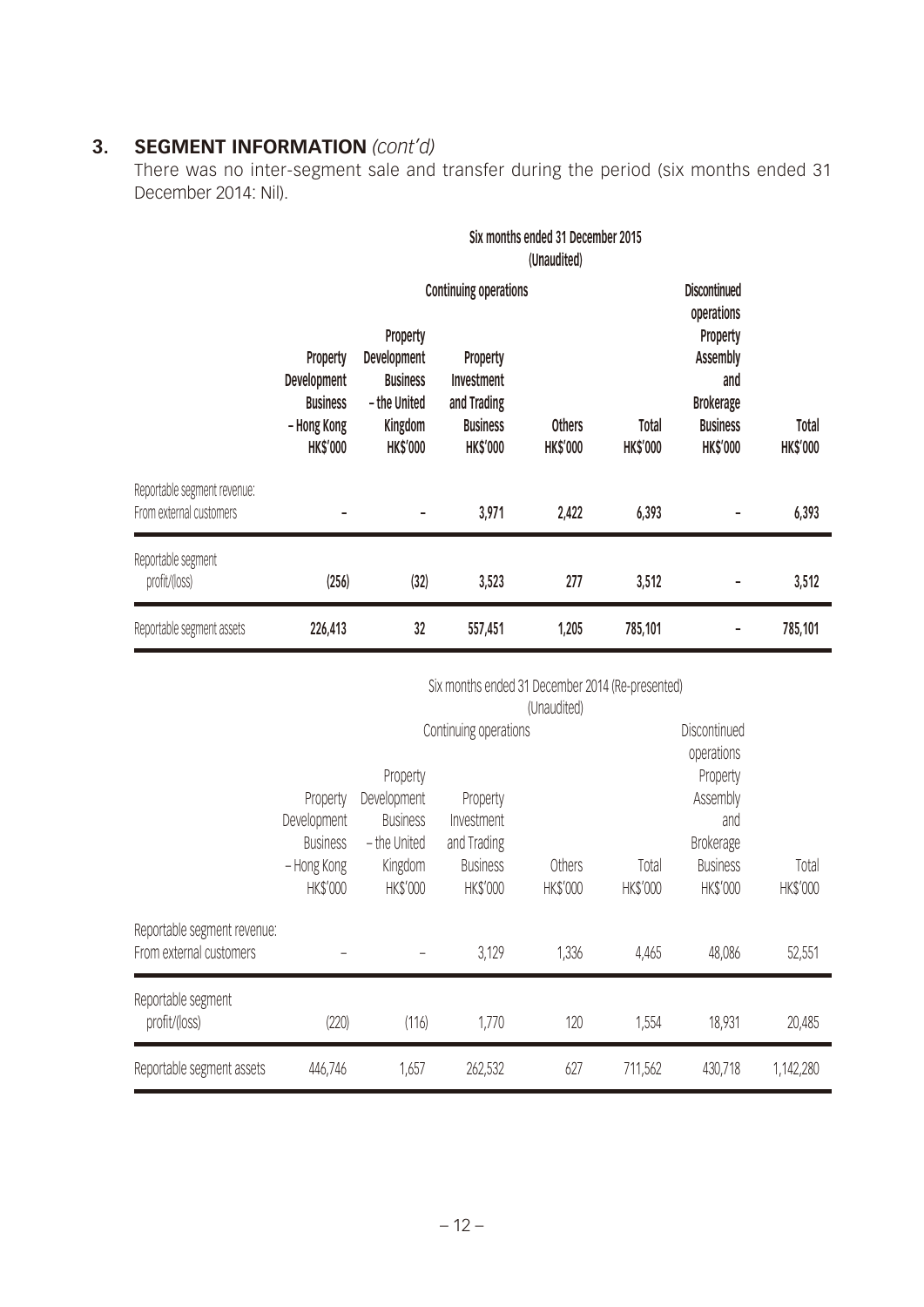## **3. SEGMENT INFORMATION** *(cont'd)*

The totals presented for the Group's operating segments reconcile to the Group's key financial figures as presented in the financial statements as follows:

|                                                                                                                   | <b>Six months ended</b><br>31 December |                                                  |
|-------------------------------------------------------------------------------------------------------------------|----------------------------------------|--------------------------------------------------|
|                                                                                                                   | 2015<br><b>HK\$'000</b><br>(Unaudited) | 2014<br>HK\$'000<br>(Represented)<br>(Unaudited) |
| <b>Revenue</b><br>Reportable segment revenue                                                                      | 6,393                                  | 52,551                                           |
| Consolidated revenue                                                                                              | 6,393                                  | 52,551                                           |
| Profit before income tax and discontinued<br>operations                                                           |                                        |                                                  |
| Reportable segment profit                                                                                         | 3,512                                  | 20,485                                           |
| Reportable segment profit<br>- discontinued operations<br>Reclassified from equity to profit or loss on disposals |                                        | (18,931)                                         |
| of available-for-sale financial assets<br>Net fair value gain on financial assets at fair value                   | (303)                                  | 7,545                                            |
| through profit and loss                                                                                           |                                        | 254                                              |
| Interest income                                                                                                   | 1,926                                  | 1,766                                            |
| Dividend income                                                                                                   | 1,415<br>(2, 569)                      | 2,361<br>(9,966)                                 |
| Exchange (loss)/gain, net<br>Corporate salaries and allowances                                                    | (1,629)                                | (1,833)                                          |
| Depreciation on corporate property,                                                                               |                                        |                                                  |
| plant and equipment                                                                                               | (356)                                  | (365)                                            |
| Corporate rent and rates                                                                                          | (2,018)                                | (2,361)                                          |
| Unallocated corporate expenses                                                                                    | (658)                                  | (2, 325)                                         |
| Consolidated loss before income tax                                                                               |                                        |                                                  |
| from continuing operations                                                                                        | (680)                                  | (3,370)                                          |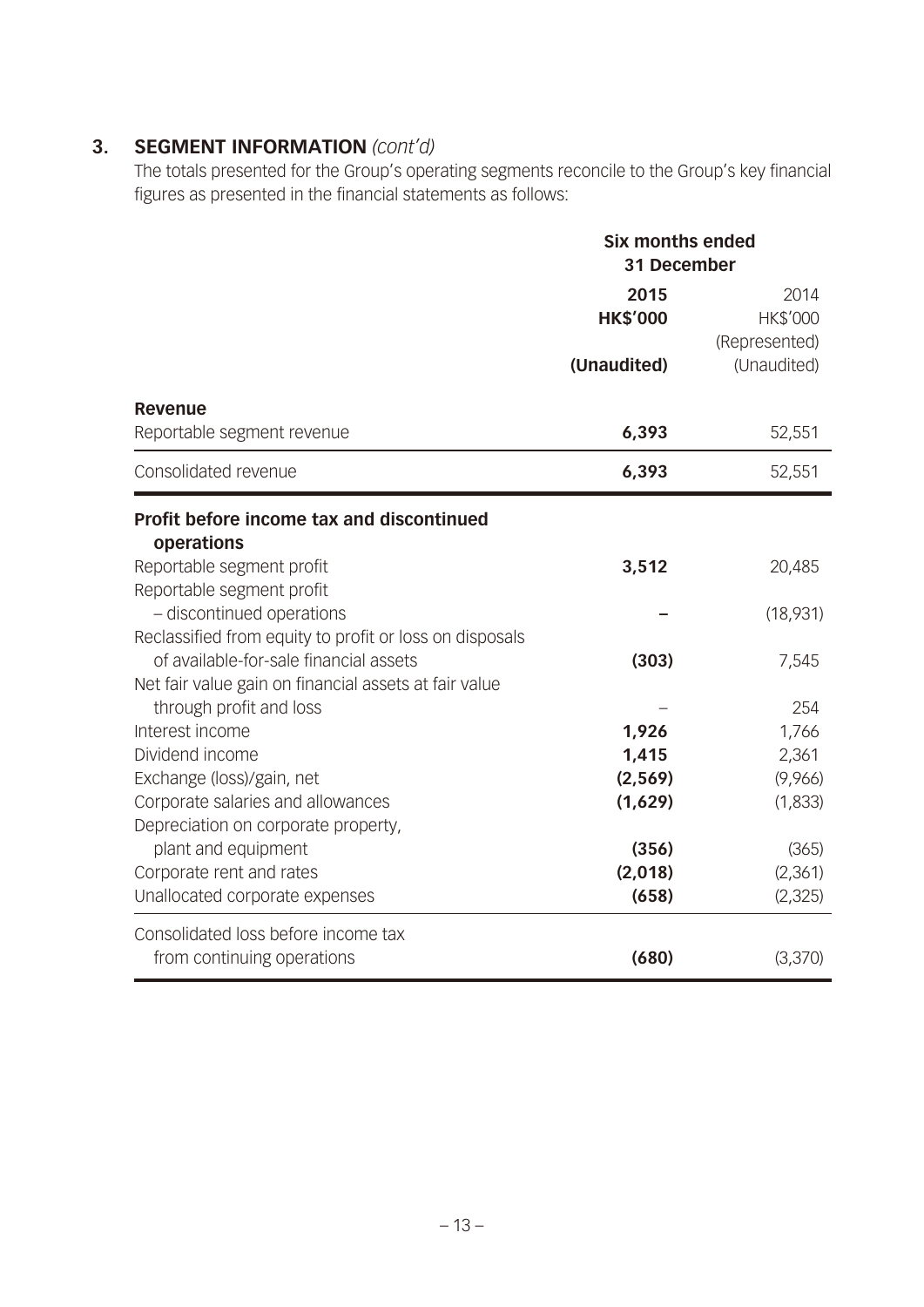## **4. REVENUE AND OTHER INCOME**

The Group's principal activities are disclosed in note 1 to this report. Revenue from the Group's principal activities and other income recognised during the period are as follows:

|                                                  | <b>Six months ended</b><br>31 December |                |
|--------------------------------------------------|----------------------------------------|----------------|
|                                                  | 2015                                   | 2014           |
|                                                  | <b>HK\$'000</b>                        | HK\$'000       |
|                                                  |                                        | (Re-presented) |
|                                                  | (Unaudited)                            | (Unaudited)    |
| <b>Revenue</b><br><b>Continuing operations</b>   |                                        |                |
| Rental income from investment properties         | 3,971                                  | 3,129          |
| Renovation service income                        | 2,422                                  | 1,336          |
|                                                  | 6,393                                  | 4,465          |
| <b>Discontinued operations</b>                   |                                        |                |
| Commission income                                |                                        | 46,768         |
| Lease management services income                 |                                        | 1,318          |
|                                                  |                                        | 48,086         |
|                                                  | 6,393                                  | 52,551         |
| <b>Other income</b>                              |                                        |                |
| <b>Continuing operations</b>                     |                                        |                |
| Interest income                                  | 1,926                                  | 1,766          |
| Dividend income                                  | 1,415                                  | 2,361          |
| Rental income from properties held for trading   |                                        |                |
| and properties under development                 |                                        | 246            |
| Reclassified from equity to profit or loss on    |                                        |                |
| disposals of available-for-sale financial assets |                                        | 7,545          |
| Net fair value gain on financial assets          |                                        |                |
| at fair value through profit and loss            |                                        | 254            |
| Sundry income                                    | 650                                    | 45             |
|                                                  | 3,991                                  | 12,217         |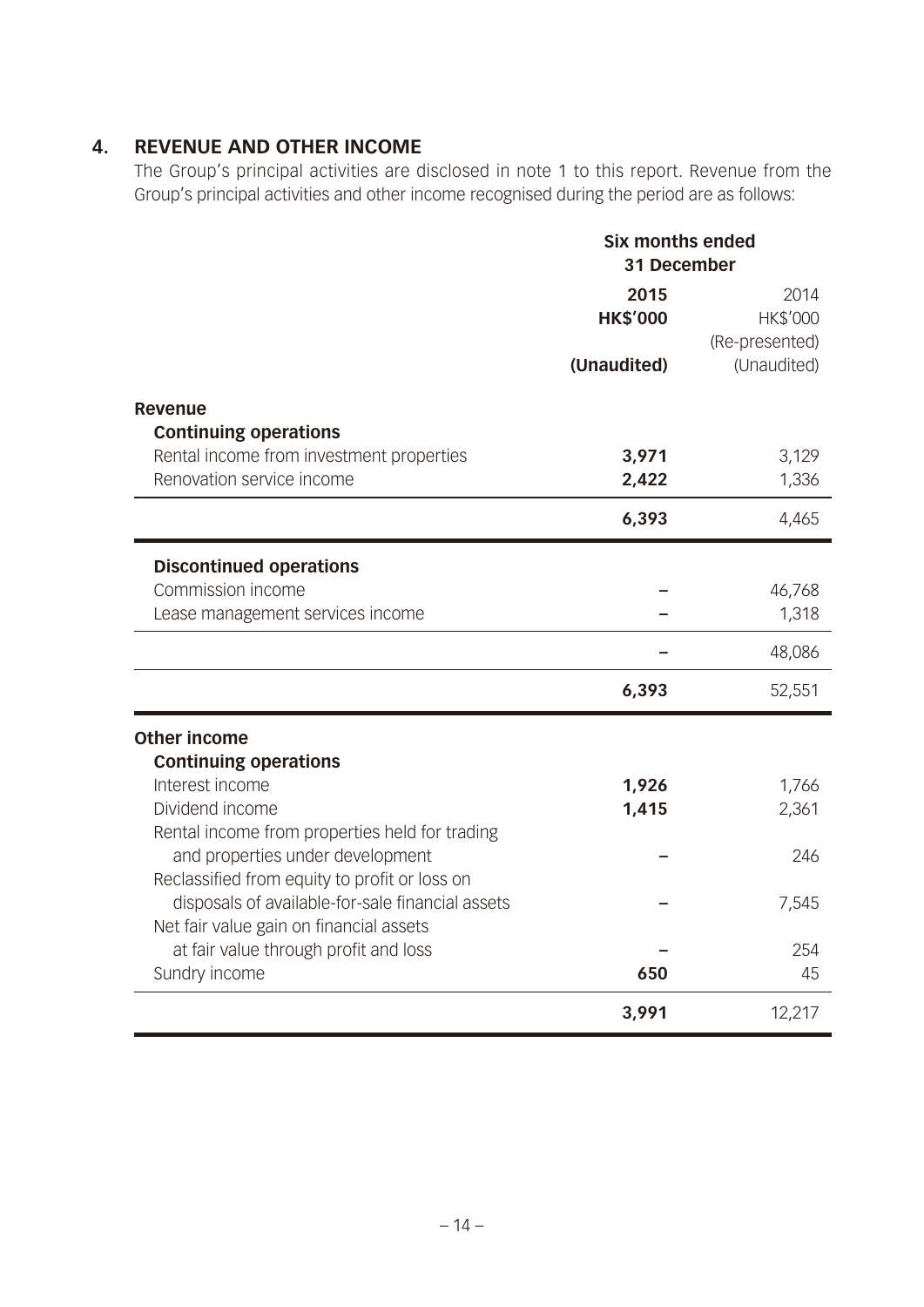## **5. DISCONTINUED OPERATIONS**

On 11 December 2014, the Company entered into the conditional sale and purchase agreement with Richfield (Holdings) Limited ("RHL")(which was incorporated in the Republic of Marshall Islands with limited liability and a substantial shareholder of the Company, Mr. Au Wing Wah, is the sole beneficial shareholder of RHL), pursuant to which (i) the Company conditionally agreed to sell and RHL conditionally agreed to purchase the entire share issued share capital of Vastwood Limited and all obligations, liabilities and debts owing or incurred by the Vastwood Group to the Group on or at any time prior to the completion of the disposal (the "Sale Loan"); and (ii) the Company conditionally agreed to repurchase and RHL conditionally agreed to sell 760,000,000 shares of the Company. As a result, the disposal was completed on 27 February 2015, the date on which the control of the Vastwood Group passed to the RHL. The consideration for the disposal was settled by RHL by 760,000,000 shares of the Company at completion date.

As a result of the disposal, the Company effectively disposed of (i) 100% interest in the Vastwood Group, (ii) 49% interest in Brilliant Icon Limited, (iii) an associate (i.e. 20% interest in Corporate Icon Limited; and (iv) a joint venture (i.e. 10% interest in Cosmo Reach Limited).

The Vastwood Group was principally engaged in provision of property brokerage services, provision of schemes for property consolidation, assembly and redevelopment business. As the Vastwood Group represented separate component of the Group's businesses, the operations and cash flows of which could be clearly distinguished from the rest of the Group and which represented separate major line of businesses, the Group presented, in its financial statements, the operations of the disposal group as discontinued operations in accordance with HKFRS 5.

## **6. LOSS BEFORE INCOME TAX**

The Group's loss before income tax is arrived at after charging the following:

|                                                                 | Six months ended<br>31 December        |                                        |
|-----------------------------------------------------------------|----------------------------------------|----------------------------------------|
|                                                                 | 2015<br><b>HK\$'000</b><br>(Unaudited) | 2014<br><b>HK\$'000</b><br>(Unaudited) |
| Depreciation<br>Directors' remuneration<br>Exchange losses, net | 552<br>1,055<br>2,569                  | 561<br>1,000<br>9,966                  |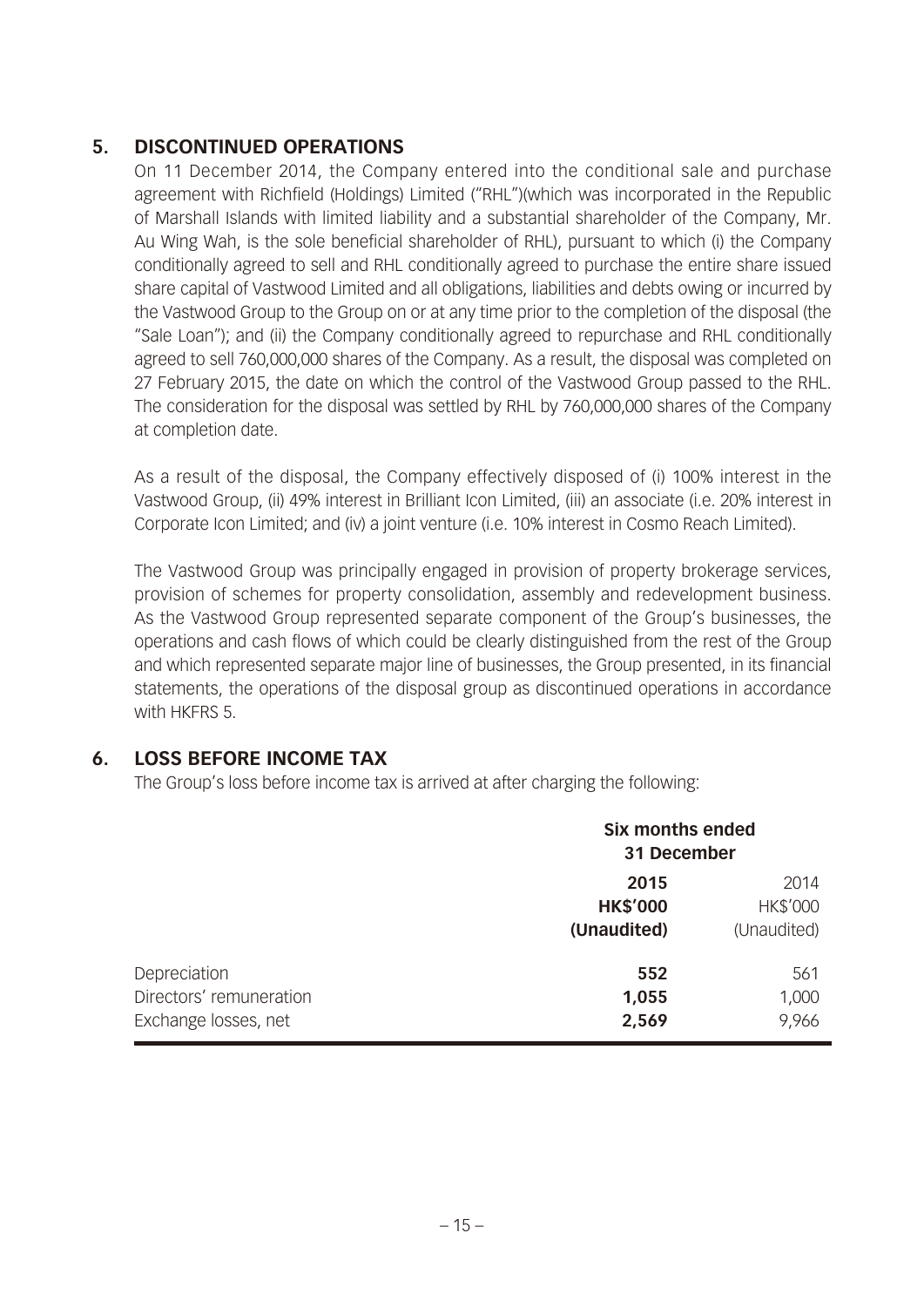#### **7. INCOME TAX EXPENSE**

Hong Kong profits tax has been provided at the rate of 16.5% (six months ended 31 December 2014: 16.5%) on the estimated assessable profit arising in Hong Kong for the current period.

Taxation for overseas subsidiaries is charged at the appropriate current rates of taxation ruling in the relevant countries.

#### **8. DIVIDENDS**

The Board does not recommend the payment of an interim dividend for the six months ended 31 December 2015 (six months ended 31 December 2014: Nil).

### **9. (LOSS)/EARNINGS PER SHARE**

#### (a) From continuing and discontinued operations

The calculation of basic and diluted (loss)/earnings per share from continuing and discontinued operations are based on the following data:

|                                                                                                                 | Six months ended<br>31 December |                     |
|-----------------------------------------------------------------------------------------------------------------|---------------------------------|---------------------|
|                                                                                                                 | 2015<br>(Unaudited)             | 2014<br>(Unaudited) |
| (Loss)/Profit for the period, attributable<br>to owners of the Company (HK\$'000)                               | (882)                           | 10,719              |
| Weighted average number of ordinary<br>shares for the purpose of basic<br>and diluted earnings per share ('000) | 2,718,500                       | 3,478,500           |

#### (b) From continuing operations

The calculation of basic and diluted loss per share from continuing operations attributable to the owners of the Company is based on the following data:

|                                                              | Six months ended<br>31 December |                        |
|--------------------------------------------------------------|---------------------------------|------------------------|
|                                                              | 2015                            | 2014<br>(Re-presented) |
|                                                              | (Unaudited)                     | (Unaudited)            |
| Loss for the period from continuing operations<br>(HK\$'000) | (882)                           | (3,759)                |

The denominators used are the same as those detailed above for both basic and diluted (loss)/earnings per share from continuing and discontinued operations.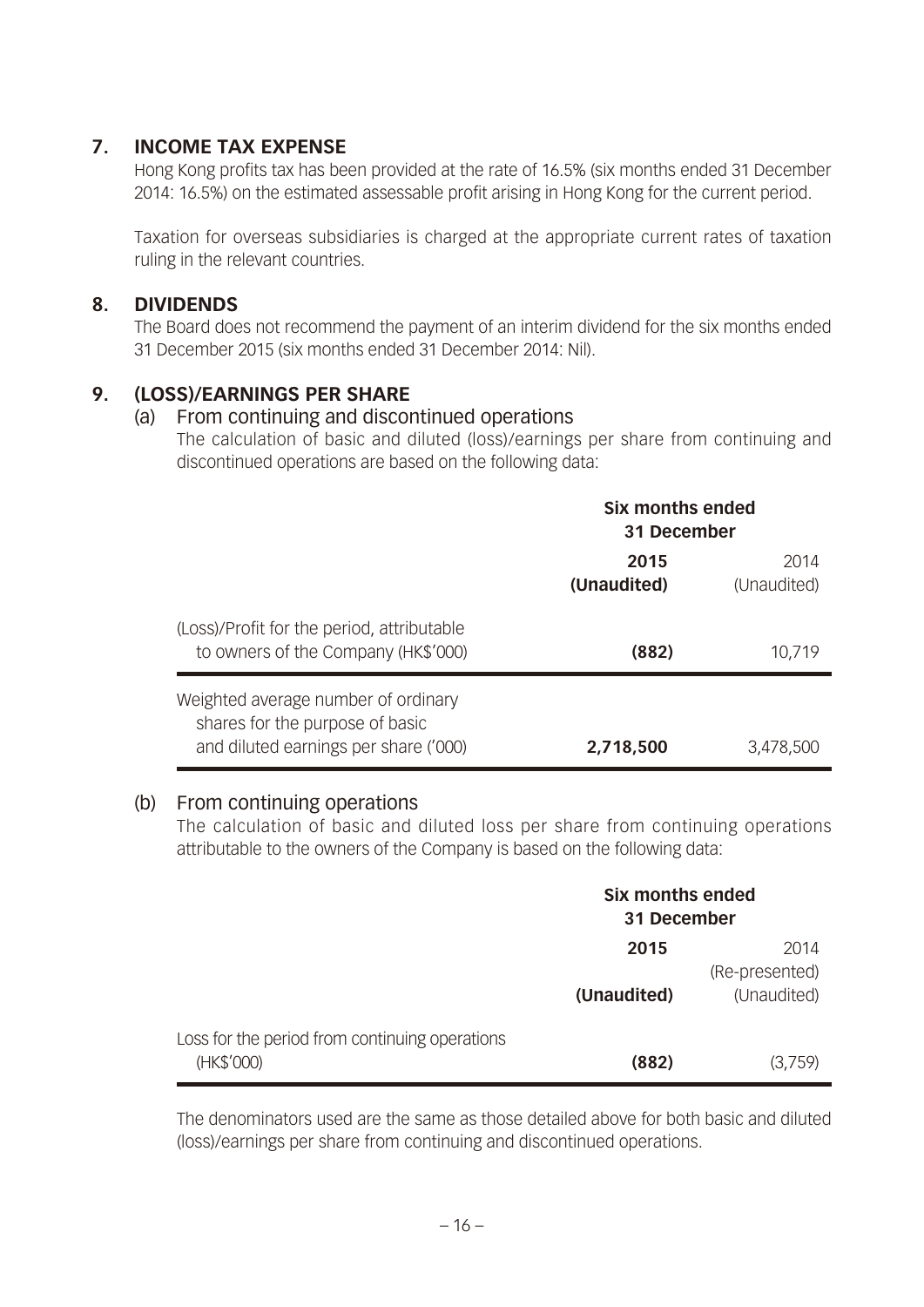## **9. (LOSS)/EARNINGS PER SHARE** *(cont'd)*

#### (c) From discontinued operations

The calculation of basic and diluted earnings per share from discontinued operations attributable to the owners of the Company is based on the following data:

|                                                                  | Six months ended<br>31 December |                               |
|------------------------------------------------------------------|---------------------------------|-------------------------------|
|                                                                  | 2015                            | 2014                          |
|                                                                  | (Unaudited)                     | (Re-presented)<br>(Unaudited) |
| Profit for the period from discontinued<br>operations (HK\$'000) |                                 | 14,478                        |

The denominators used are the same as those detailed above for both basic and diluted (loss)/earnings per share from continuing and discontinued operations.

There were no diluted potential ordinary shares for the six months ended 31 December 2015 and 2014 as the outstanding share options were out of the money for the purpose of the diluted earnings per share calculation.

## **10. AVAILABLE-FOR-SALE FINANCIAL ASSETS**

|                                              | 31 December     | 30 June         |
|----------------------------------------------|-----------------|-----------------|
|                                              | 2015            | 2015            |
|                                              | <b>HK\$'000</b> | <b>HK\$'000</b> |
|                                              | (Unaudited)     | (Audited)       |
| Non-current                                  |                 |                 |
| Listed equity securities - Hong Kong         | 12,228          | 15,635          |
| Listed debts investments - Hong Kong         | 17,601          | 25,346          |
| Listed debts investments - outside Hong Kong |                 | 5,053           |
| Unlisted investment funds                    | 20,219          | 11,154          |
|                                              | 50,048          | 57,188          |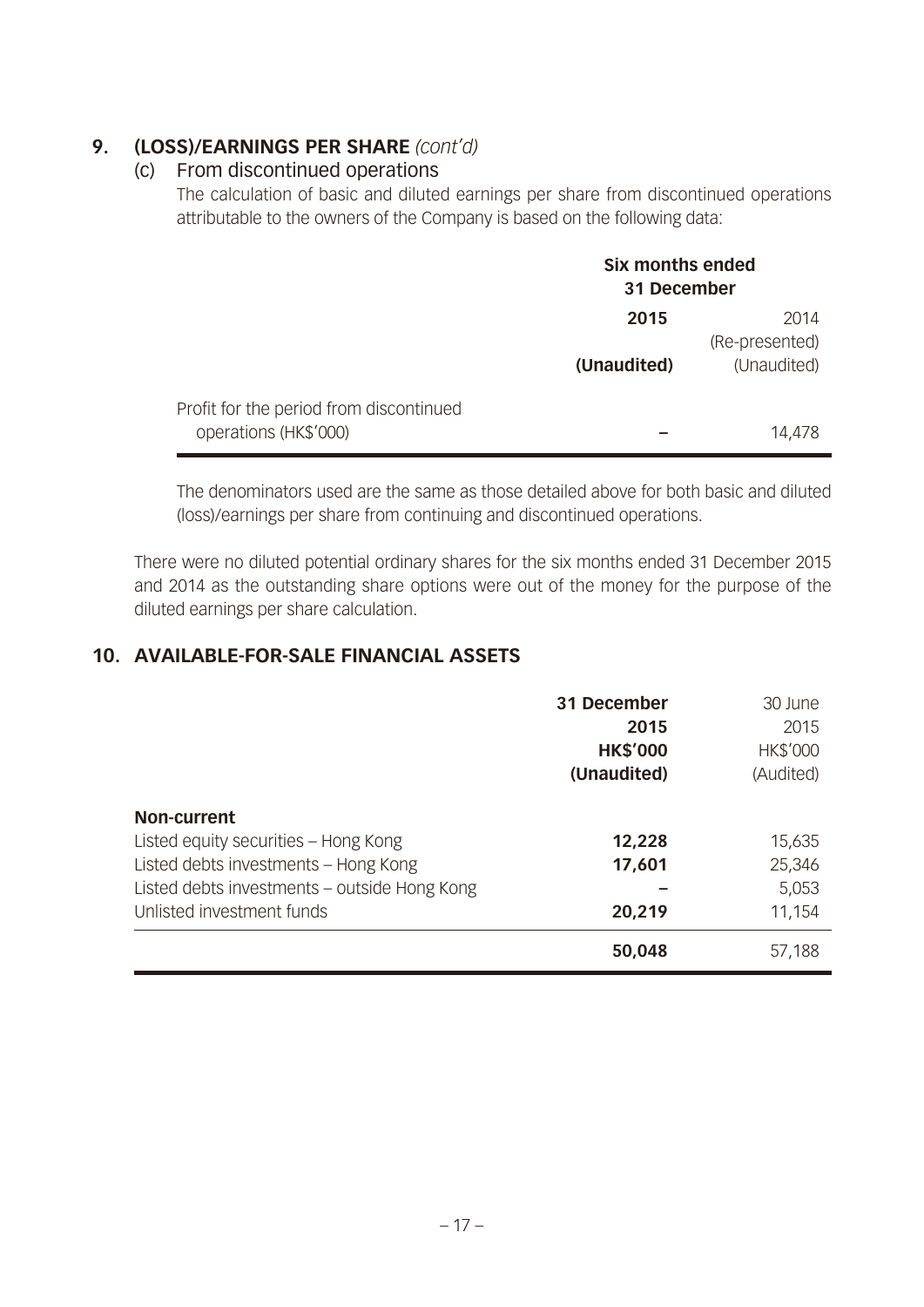#### **10. AVAILABLE-FOR-SALE FINANCIAL ASSETS** *(cont'd)*

|                                                                                                                                                              | 31 December<br>2015<br><b>HK\$'000</b><br>(Unaudited) | 30 June<br>2015<br><b>HK\$'000</b><br>(Audited) |
|--------------------------------------------------------------------------------------------------------------------------------------------------------------|-------------------------------------------------------|-------------------------------------------------|
| Net carrying amount at beginning of the year<br>Additions<br><b>Disposals</b><br>Change in fair value (debited)/credited to revaluation<br>reserve in equity | 57,188<br>9,036<br>(11, 439)<br>(4,737)               | 100,753<br>1,466<br>(49, 142)<br>4,111          |
| Net carrying amount at end of the period/year                                                                                                                | 50,048                                                | 57,188                                          |

Listed equity securities and listed debts investments with carrying amounts of HK\$12,228,000 (30 June 2015: HK\$15,635,000) and HK\$17,601,000 (30 June 2015: HK\$30,399,000) respectively are stated at fair value. The fair values have been determined directly by reference to published price and quotations in active markets.

Unlisted investment funds with a carrying amount of HK\$20,219,000 (30 June 2015: HK\$11,154,000) are measured at cost less impairment losses as the variability in the range of reasonable fair value estimates is significant and the probabilities of the various estimates within the range cannot be reasonably assessed and used in estimating fair value. The directors of the Company are of the opinion that the fair value cannot be measured reliably.

As at 31 December 2015 and 30 June 2015, available-for-sale financial assets were individually determined to be impaired on the basis of a material decline in their fair value below cost which indicated that the investment costs may not be recovered. For the six months ended 31 December 2015 and 2014, no impairment on these investments was recognised in profit or loss. As at 31 December 2015 and 30 June 2015, the fair value of individual impaired availablefor-sale equity securities was nil.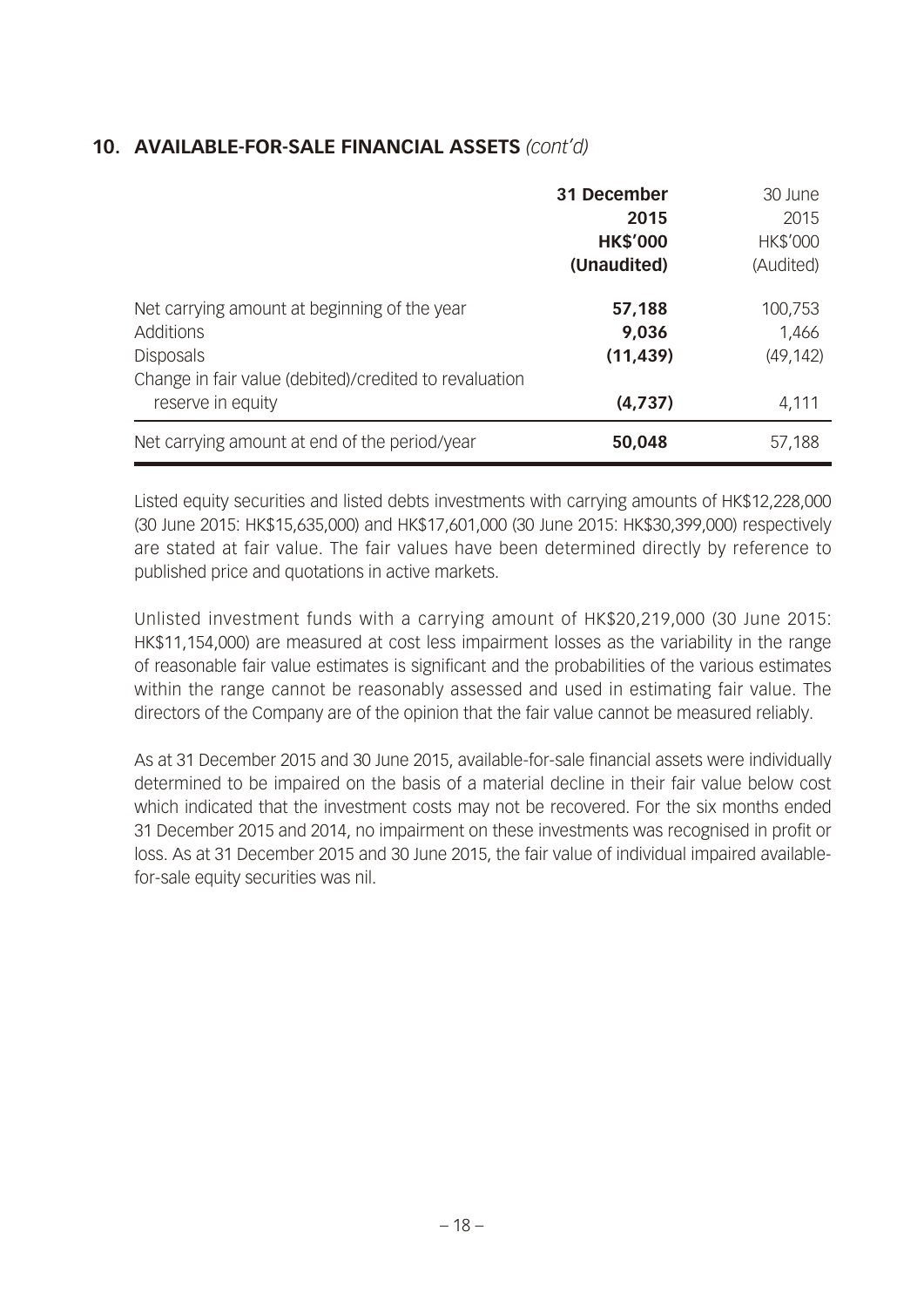#### **11. TRADE RECEIVABLES**

The Group generally allows a credit period of 1 month to its trade customers.

Based on the invoice dates, ageing analysis of trade receivables is as follows:

|                | 31 December     | 30 June   |
|----------------|-----------------|-----------|
|                | 2015            | 2015      |
|                | <b>HK\$'000</b> | HK\$'000  |
|                | (Unaudited)     | (Audited) |
|                |                 |           |
| Within 90 days | 1,286           | 1,011     |

#### **12. TRADE PAYABLES**

The Group was granted a credit period of 1 month by its suppliers.

Based on the invoices dates, the ageing analysis of trade payables is as follows:

|                | 31 December     | 30 June   |
|----------------|-----------------|-----------|
|                | 2015            | 2015      |
|                | <b>HK\$'000</b> | HK\$'000  |
|                | (Unaudited)     | (Audited) |
| Within 90 days | 300             |           |

#### **13. SHARE CAPITAL**

|                                                                                                         | <b>Number</b><br>of shares | <b>HK\$'000</b><br>(Unaudited) |
|---------------------------------------------------------------------------------------------------------|----------------------------|--------------------------------|
| <b>Authorised</b><br>Ordinary shares of HK\$0.01 each                                                   | 10,000,000,000             | 100,000                        |
| <b>Issued and fully paid</b><br>Ordinary shares of HK\$0.01 each<br>At 1 July 2015 and 31 December 2015 | 2,718,500,000              | 27,185                         |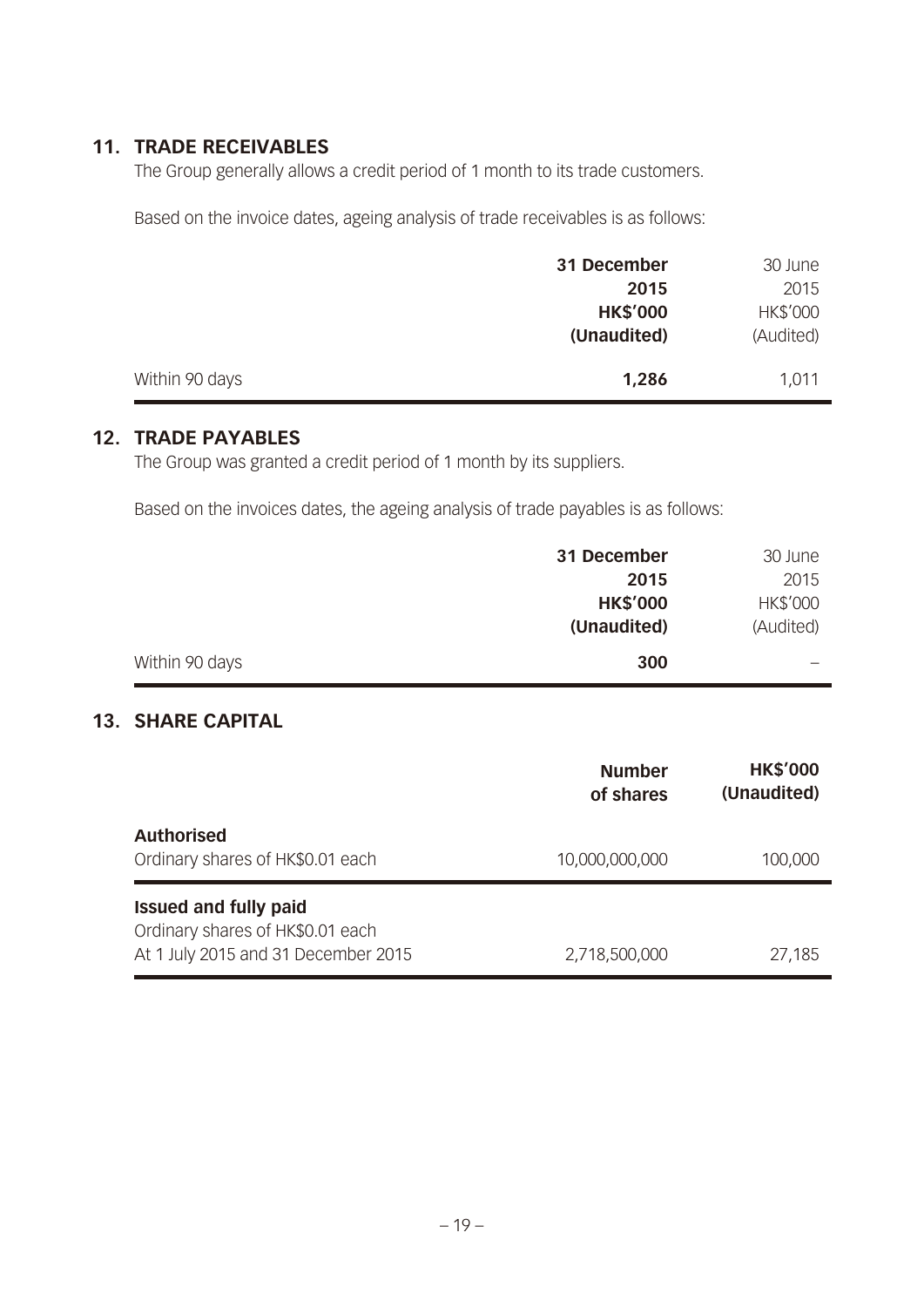### **14. MATERIAL RELATED PARTY TRANSACTIONS**

The Group had the following material transactions with its related parties during the period:

|                                                                                                   | Six months ended<br>31 December |             |
|---------------------------------------------------------------------------------------------------|---------------------------------|-------------|
|                                                                                                   | 2015                            | 2014        |
|                                                                                                   | <b>HK\$'000</b>                 | HK\$'000    |
|                                                                                                   | (Unaudited)                     | (Unaudited) |
| Renovation service income received from a related<br>company controlled by one of the substantial |                                 |             |
| shareholders of the Company                                                                       | 2,406                           | 300         |
| Rental expenses paid to a related company owned                                                   |                                 |             |
| by a director of a subsidiary of the Company                                                      |                                 | 397         |
| Rental expenses paid to a related company owned                                                   |                                 |             |
| by a substantial shareholder of the Company                                                       | 840                             | 1,920       |
| Professional fees paid to a related company in which                                              |                                 |             |
| one director of the Company is a partner                                                          | 150                             |             |
|                                                                                                   | 3,396                           | 2,61/       |

These transactions were conducted at pre-determined prices in accordance with terms mutually agreed between the Group and these related parties. These transactions are conducted in the normal course of business.

#### Key management personnel compensation

|                              |                 | Six months ended<br>31 December |  |
|------------------------------|-----------------|---------------------------------|--|
|                              | 2015            | 2014                            |  |
|                              | <b>HK\$'000</b> | HK\$'000                        |  |
|                              | (Unaudited)     | (Unaudited)                     |  |
| Short-term employee benefits | 1,055           | 6,640                           |  |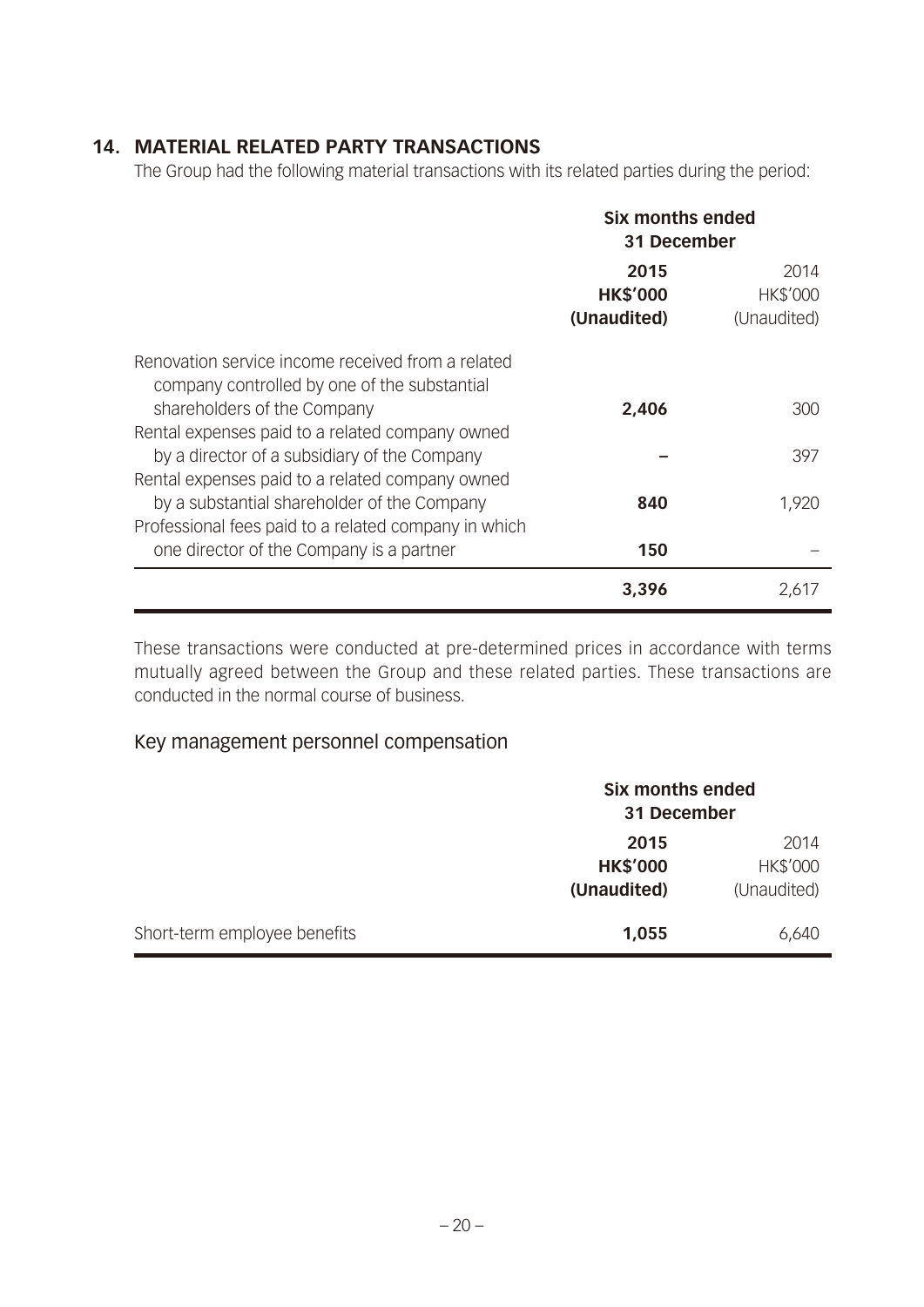#### **15. FAIR VALUE MEASUREMENT OF FINANCIAL INSTRUMENTS**

The following table presents financial assets measured at fair value in the statement of financial position in accordance with the fair value hierarchy. The hierarchy groups financial assets and liabilities into three levels based on the relative reliability of significant inputs used in measuring the fair value of these financial assets and liabilities. The fair value hierarchy has the following levels:

- Level 1: quoted prices (unadjusted) in active markets for identical assets and liabilities;
- Level 2: inputs other than quoted prices included within Level 1 that are observable for the asset or liability, either directly (i.e. as prices) or indirectly (i.e. derived from prices); and
- Level 3: inputs for the asset or liability that are not based on observable market data (unobservable inputs).

The level in the fair value hierarchy within which the financial asset is categorised in its entirety is based on the lowest level of input that is significant to the fair value measurement.

The financial assets measured at fair value in the statement of financial position are grouped into the fair value hierarchy as follows:

|                                                                                      | <b>Notes</b> | Level 1<br><b>HK\$'000</b><br>(Unaudited) | Level 2<br><b>HK\$'000</b> | Level <sub>3</sub><br><b>HK\$'000</b><br>(Unaudited) (Unaudited) | <b>Total</b><br><b>HK\$'000</b><br>(Unaudited) |
|--------------------------------------------------------------------------------------|--------------|-------------------------------------------|----------------------------|------------------------------------------------------------------|------------------------------------------------|
| 31 December 2015<br>Assets:<br>Available-for-sale financial<br>assets                |              |                                           |                            |                                                                  |                                                |
| - Listed equity securities<br>- Listed debts                                         | (a)          | 12,228                                    |                            |                                                                  | 12,228                                         |
| investments                                                                          | (b)          | 17,601                                    |                            |                                                                  | 17,601                                         |
| Financial assets at fair<br>value through profit or<br>loss<br>- Unlisted investment |              |                                           |                            |                                                                  |                                                |
| funds                                                                                | (C)          | 21,065                                    |                            |                                                                  | 21,065                                         |
| Total and net fair values                                                            |              | 50,894                                    |                            |                                                                  | 50,894                                         |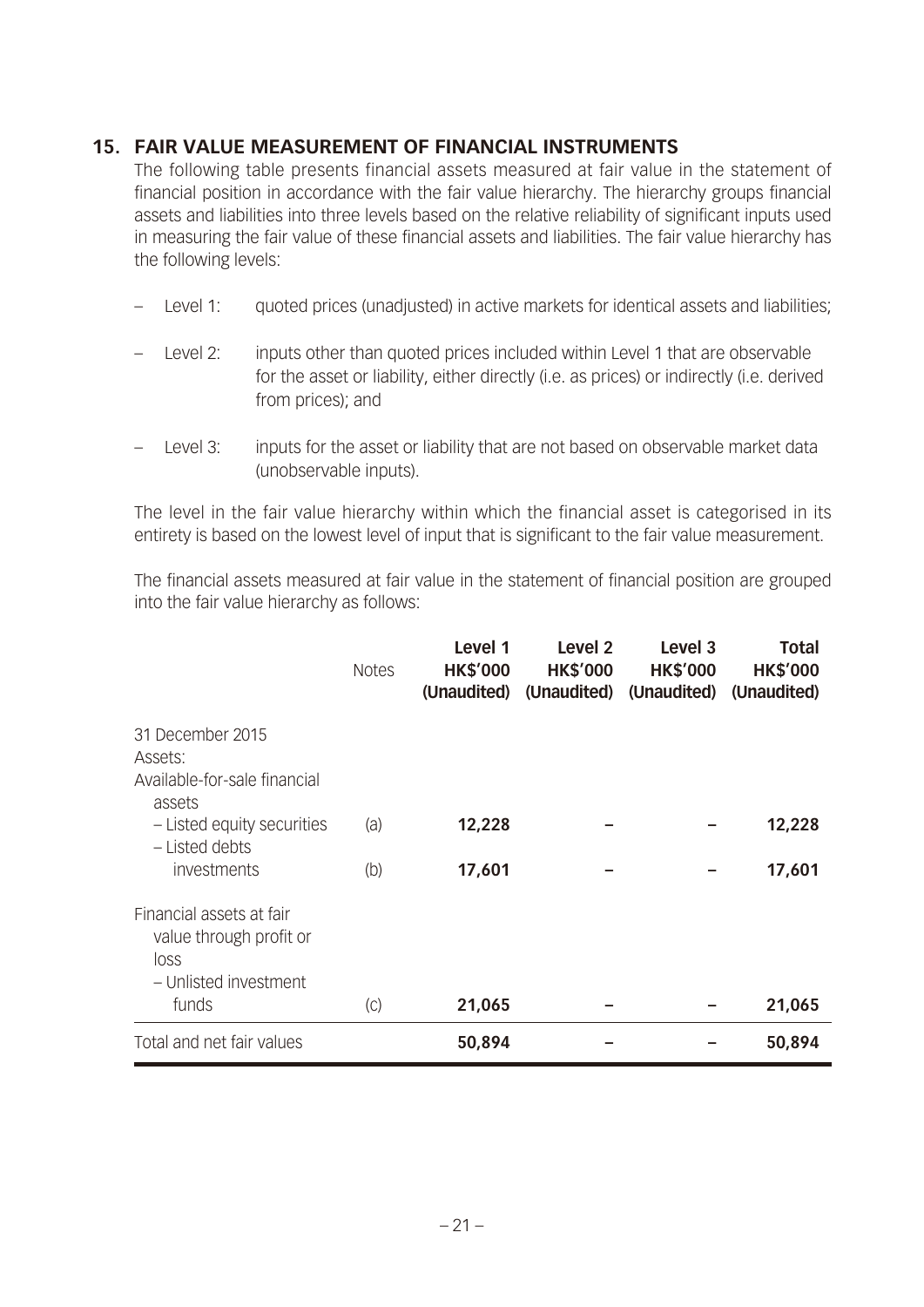### **15. FAIR VALUE MEASUREMENT OF FINANCIAL INSTRUMENTS** *(cont'd)*

|                                                                                      | <b>Notes</b> | Level 1<br><b>HK\$'000</b><br>(Audited) | Level <sub>2</sub><br><b>HK\$'000</b><br>(Audited) | Level <sub>3</sub><br><b>HK\$'000</b><br>(Audited) | <b>Total</b><br><b>HK\$'000</b><br>(Audited) |
|--------------------------------------------------------------------------------------|--------------|-----------------------------------------|----------------------------------------------------|----------------------------------------------------|----------------------------------------------|
| 30 June 2015                                                                         |              |                                         |                                                    |                                                    |                                              |
| Assets:                                                                              |              |                                         |                                                    |                                                    |                                              |
| Available-for-sale financial<br>assets                                               |              |                                         |                                                    |                                                    |                                              |
| - Listed equity                                                                      |              |                                         |                                                    |                                                    |                                              |
| securities                                                                           | (a)          | 15,635                                  |                                                    |                                                    | 15,635                                       |
| - Listed debts                                                                       |              |                                         |                                                    |                                                    |                                              |
| investments                                                                          | (b)          | 30,399                                  |                                                    |                                                    | 30,399                                       |
| Financial assets at fair<br>value through profit or<br>loss<br>- Unlisted investment |              |                                         |                                                    |                                                    |                                              |
|                                                                                      |              |                                         |                                                    |                                                    |                                              |
| funds                                                                                | (C)          | 1,626                                   |                                                    |                                                    | 1,626                                        |
| Total and net fair values                                                            |              | 47,660                                  |                                                    |                                                    | 47,660                                       |

There have been no significant transfers between levels 1 and 2 in the reporting period.

The methods and valuation techniques used for the purpose of measuring fair value are unchanged compared to the previous reporting periods.

#### (a) Listed Equity Securities

The listed equity securities are denominated in HK\$. Fair values have been determined by reference to their quoted bid prices at the reporting date.

#### (b) Listed Debts Investments

The listed debts investments are denominated in RMB. Fair values have been determined by reference to their quoted bid prices at the reporting date.

#### (c) Unlisted Investments Funds

The unlisted investment funds are denominated in US\$. Fair values have been determined by reference to their quotations in active markets at the reporting date and have been translated using the spot foreign currency rate at the end of the reporting period where appropriate.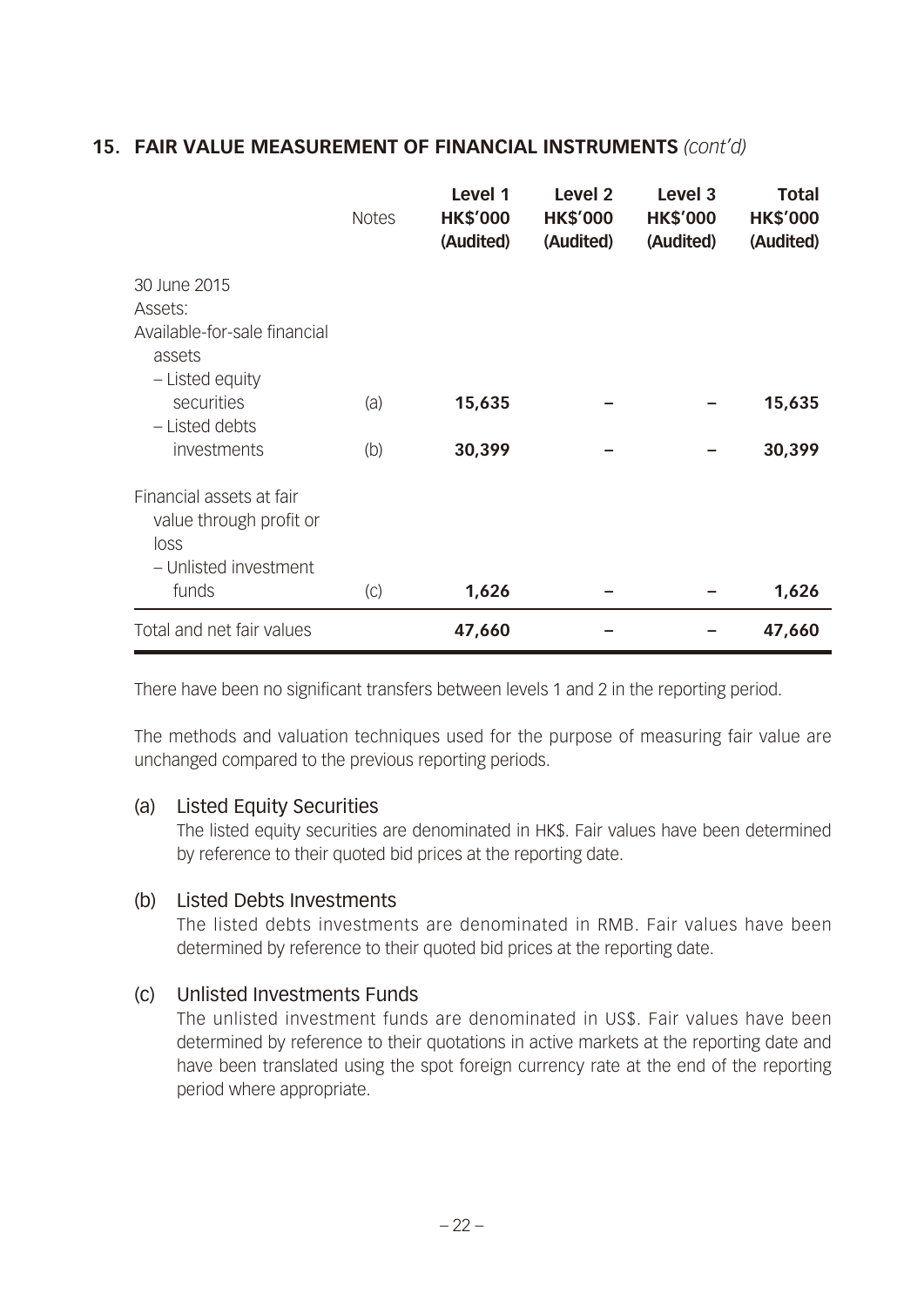#### **INTERIM DIVIDEND**

The Board does not recommend the payment of an interim dividend for the six months ended 31 December 2015 (six months ended 31 December 2014: Nil).

#### **MANAGEMENT DISCUSSION AND ANALYSIS**

The Group was principally engaged in property investment and trading and property development. Before the completion of the disposal of the entire equity interests of and all obligation, liabilities and debts owing or incurred by its wholly owned subsidiary, Vastwood Limited, and its subsidiaries on 27 February 2015, the principal activities of the Group were provision of property brokerage services, provision of schemes for property consolidation, assembly and redevelopment, property trading, property development and property investment.

During the period under review, the Group was engaged in two property development projects, which are located in Hong Kong. The Group has also acquired two commercial properties, which are located in Hong Kong and the United Kingdom, and one industrial property in Hong Kong for investment and trading purposes.

The Hong Kong economy grew modestly in the second half-year of 2015 with the inflation eased further. The domestic demand remained the key source of the growth of economy and expanded further during the period while external demand was weakened. The residential property market turned quieter in the second half year of 2015. The increment of flat prices was moderate while trading volume dropped during the period, especially after the increase of US interest rates in December 2015. In view of the anticipation of further increase in US interest rate and the growing concerns over slowdown of China economy, the Hong Kong and global economy were in a high level of uncertainty.

### **FINANCIAL REVIEW**

The Group recorded a turnover (from continuing operations) of approximately HK\$6,393,000 for the six months ended 31 December 2015, representing an increase of approximately 43% comparing with that of approximately HK\$4,465,000 for the corresponding period of last financial year. The improvement in turnover was mainly attributed to the increase in turnover from the property investment and trading business and the renovation business.

Loss before income tax of the Group for the six months ended 31 December 2015 from continuing operations was approximately HK\$680,000, representing a decrease of approximately 80% comparing with the loss before income tax of approximately HK\$3,370,000 for the corresponding period of last financial year. The decrease was mainly attributable to the increase in revenue from continuing operations and the decrease in exchange loss recognised for the depreciation of British Pound ("GBP") for the period under review. Thus, a loss attributable to owners of the Company for the period of approximately HK\$882,000 was recorded for the period and it represents a decrease of approximately 77% when compared with the loss attributable to owners of the Company of approximately HK\$3,759,000 for the corresponding period of last financial year.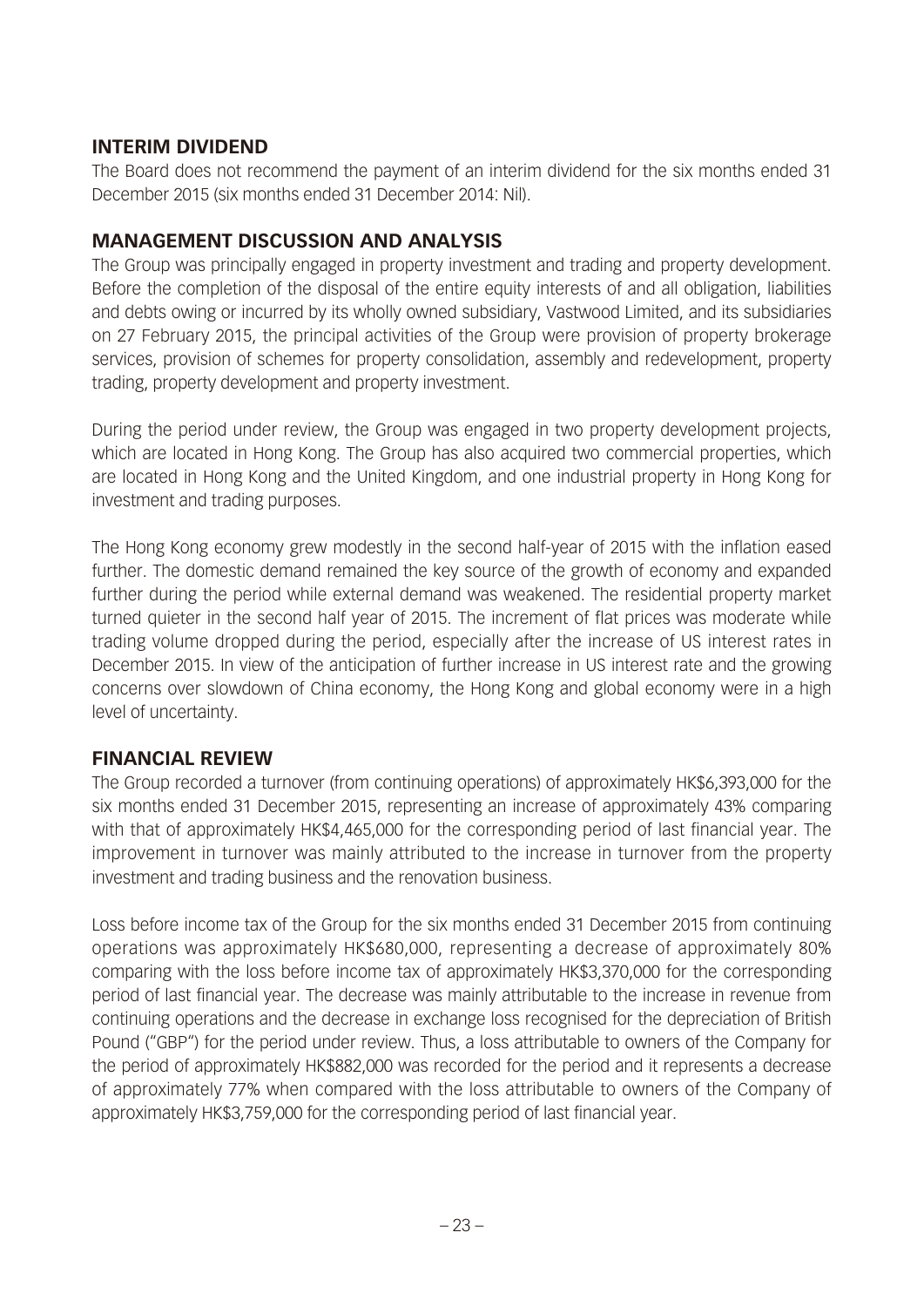## **LIQUIDITY, FINANCIAL RESOURCES AND CAPITAL STRUCTURE**

As at 31 December 2015, the Group has net current assets of approximately HK\$751,715,000 (30 June 2015: approximately HK\$953,773,000), including cash and bank balances of approximately HK\$319,805,000 (30 June 2015: approximately HK\$589,283,000).

The gearing ratio was 22% as at 31 December 2015 (30 June 2015: 19%). The gearing ratio is expressed as a percentage of total borrowings (including amounts due to controlling shareholders and non-controlling shareholders) over total equity. The gearing ratio remained relatively stable in the financial period under review compared to 30 June 2015.

During the six months ended 31 December 2015, the Group financed its operations with its own working capital and borrowings. As at 31 December 2015, there was no unsecured and secured bank borrowings (30 June 2015: Nil). Total other borrowings of the Group amounted to HK\$267,694,000 (30 June 2015: 234,122,000), which are also repayable within a period (including amount due to non-controlling shareholder) of not exceeding 5 years.

#### **SIGNIFICANT INVESTMENT HELD, MATERIAL ACQUISITIONS OR DISPOSALS OF SUBSIDIARIES AND AFFILIATED COMPANIES, AND FUTURE PLANS FOR MATERIAL INVESTMENTS OR CAPITAL ASSETS**

Save for those disclosed in this interim report, there were no significant investment held, material acquisitions or disposals of subsidiaries and affiliated companies during the six months ended 31 December 2015 and there is no plan for material investments or capital assets as at the date of this interim report.

### **PLEDGE OF ASSETS**

As at 31 December 2015, none of the assets (30 June 2015: Nil) was pledged to secure banking facilities for the Group.

### **CONTINGENT LIABILITIES**

The Company and one of its subsidiaries had executed guarantees of HK\$144,000,000 each (30 June 2015: HK\$144,000,000) in respect of the banking facilities of the associate for the property development projects at Nos. 18–32 Junction Road, Kowloon, Hong Kong as at 31 December 2015.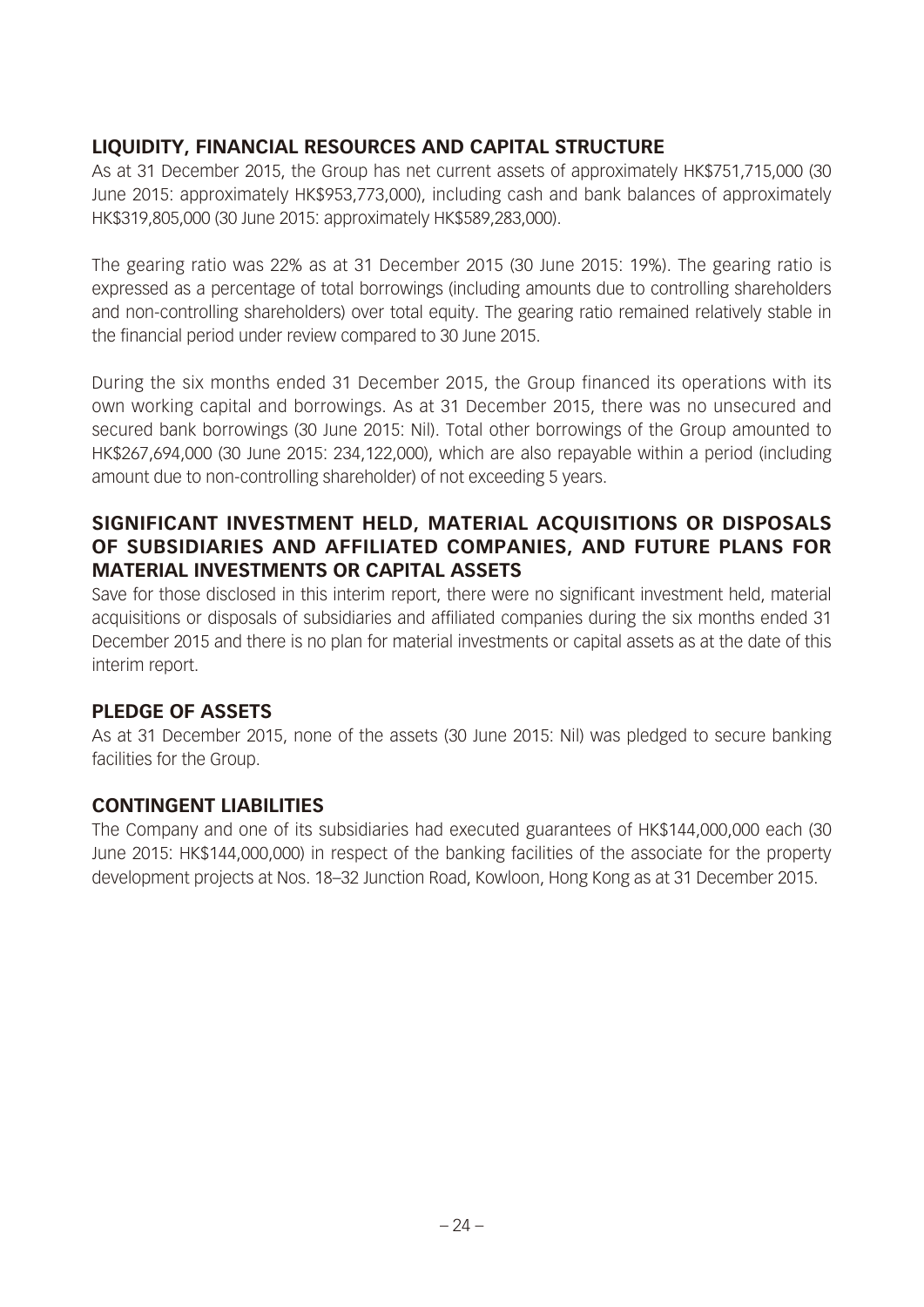## **LEASE AND CONTRACTED COMMITMENTS**

The Group leases a number of properties under operating leases. The leases run for an initial period of two years, with an option to renew the lease and renegotiated the terms at the expiry date or at dates as mutually agreed between the Group and respective landlords/lessors. None of the leases include contingent rentals.

At 31 December 2015, the total future minimum lease payments under non-cancellable operating leases payable by the Group as follows:

#### As Lessee

|                                                 | 31 December     | 30 June      |
|-------------------------------------------------|-----------------|--------------|
|                                                 | 2015            | 2015         |
|                                                 | <b>HK\$'000</b> | HK\$'000     |
|                                                 | (Unaudited)     | (Audited)    |
| Within one year<br>In the second to fifth years | 1,323           | 2,515<br>483 |
|                                                 | 1,323           | 2,998        |

The Group leases its properties under operating lease arrangements which run for an initial period of two years, with an option to renew the lease terms at the expiry date or at dates as mutually agreed between the Group and the respective tenants. None of the leases include contingent rentals.

At 31 December 2015, the Group had future aggregate minimum lease receipts under noncancellable operating leases as follows:

#### As Lessor

|                                                 | 31 December<br>2015<br><b>HK\$'000</b><br>(Unaudited) | 30 June<br>2015<br>HK\$'000<br>(Audited) |
|-------------------------------------------------|-------------------------------------------------------|------------------------------------------|
| Within one year<br>In the second to fifth years | 15,131<br>50,644                                      | 5,576<br>7,202                           |
|                                                 | 65,775                                                | 12,778                                   |

Save for the above commitment, as at 31 December 2015, neither the Group nor the Company had any other significant commitments.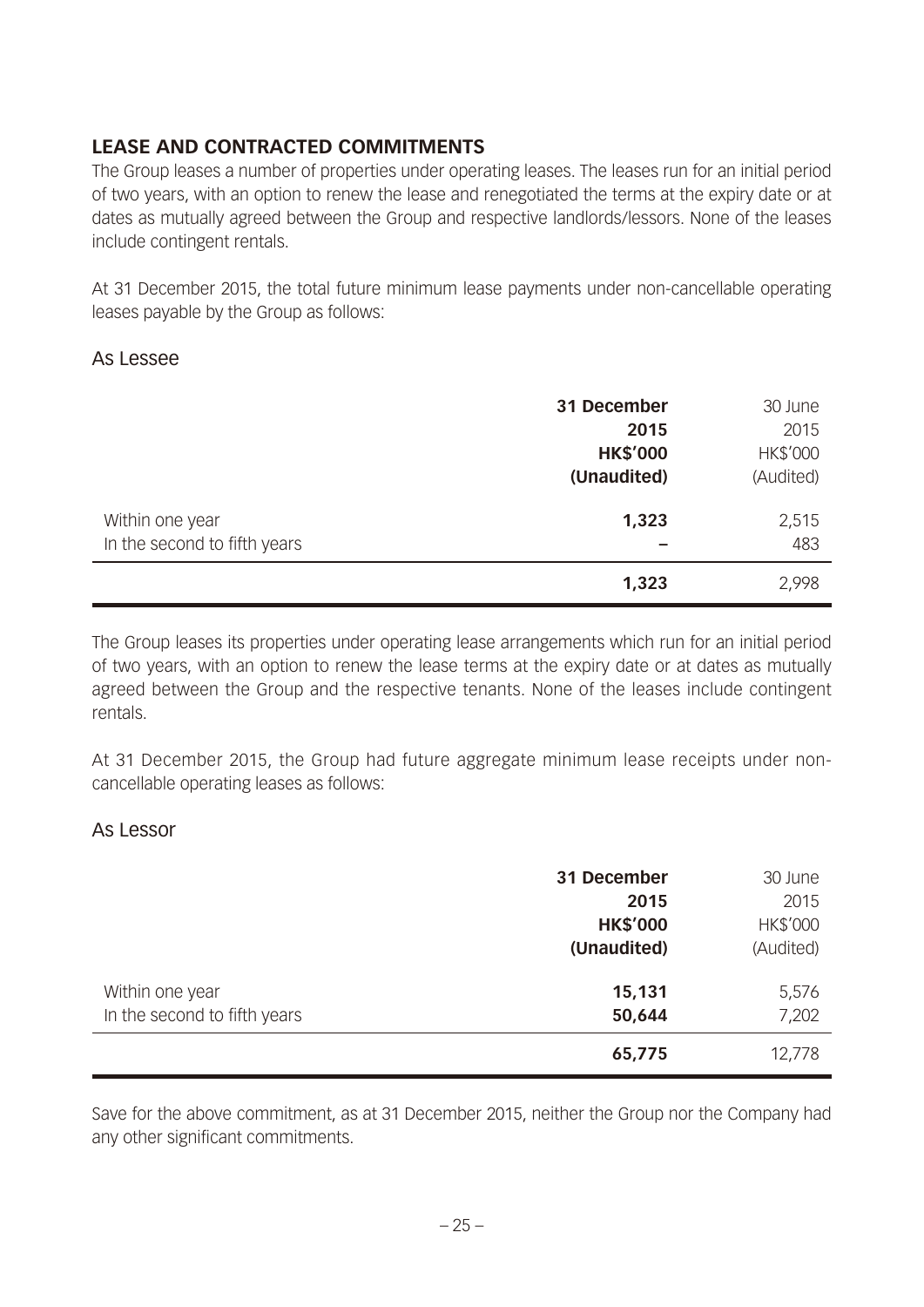## **FOREIGN EXCHANGE EXPOSURE**

The Group's income and expenditure during the six months ended 31 December 2015 were denominated in United States dollars ("US\$"), GBP, HK\$ and Renminbi ("RMB"), and most of the assets and liabilities as at 31 December 2015 were denominated in US\$, GBP, HK\$ and RMB. Accordingly, the Board is of the view that, to a certain extent, the Group is exposed to foreign currency exchange risk. For the US\$ foreign exchange exposure, the Board believes the exposure is small as the exchange rate of US\$ to HK\$ is comparatively stable. However, the Group is exposed to RMB and GBP foreign exchange exposure and fluctuation of exchange rates of RMB and GBP against HK\$ could affect the Group's results of operations. During the period, no hedging transaction or arrangement was made since the exchange rates of RMB and GBP to HK\$ were fluctuated within a tolerable range.

## **TREASURY POLICIES**

The Group adopts a conservative approach towards its treasury policies. The Group strives to reduce exposure to credit risk by performing ongoing credit evaluations of the financial conditions of its customers. To manage liquidity risk, the Board closely monitors the Group's liquidity position to ensure that the liquidity structure of the Group's assets, liabilities and commitments can meet its funding requirements.

### **SEGMENT INFORMATION**

The analysis of the principal activities of the operations of the Group are set out in note 3 to the Condensed Financial Report.

## **EMPLOYEES AND REMUNERATION POLICIES**

As at 31 December 2015, the Group had 10 (30 June 2015: 10) employees, including Directors. Total staff cost (including Directors' emoluments) was approximately HK\$1,758,000 for the six months ended 31 December 2015 as compared to approximately HK\$24,430,000 for the six months ended 31 December 2014. Remuneration is determined with reference to market terms and the performance, qualification and experience of individual employee. Year-end bonus based on individual performance will be paid to employees as recognition of and reward for their contributions. Other benefits include contributions to statutory mandatory provident fund scheme to its employees in Hong Kong and share option scheme.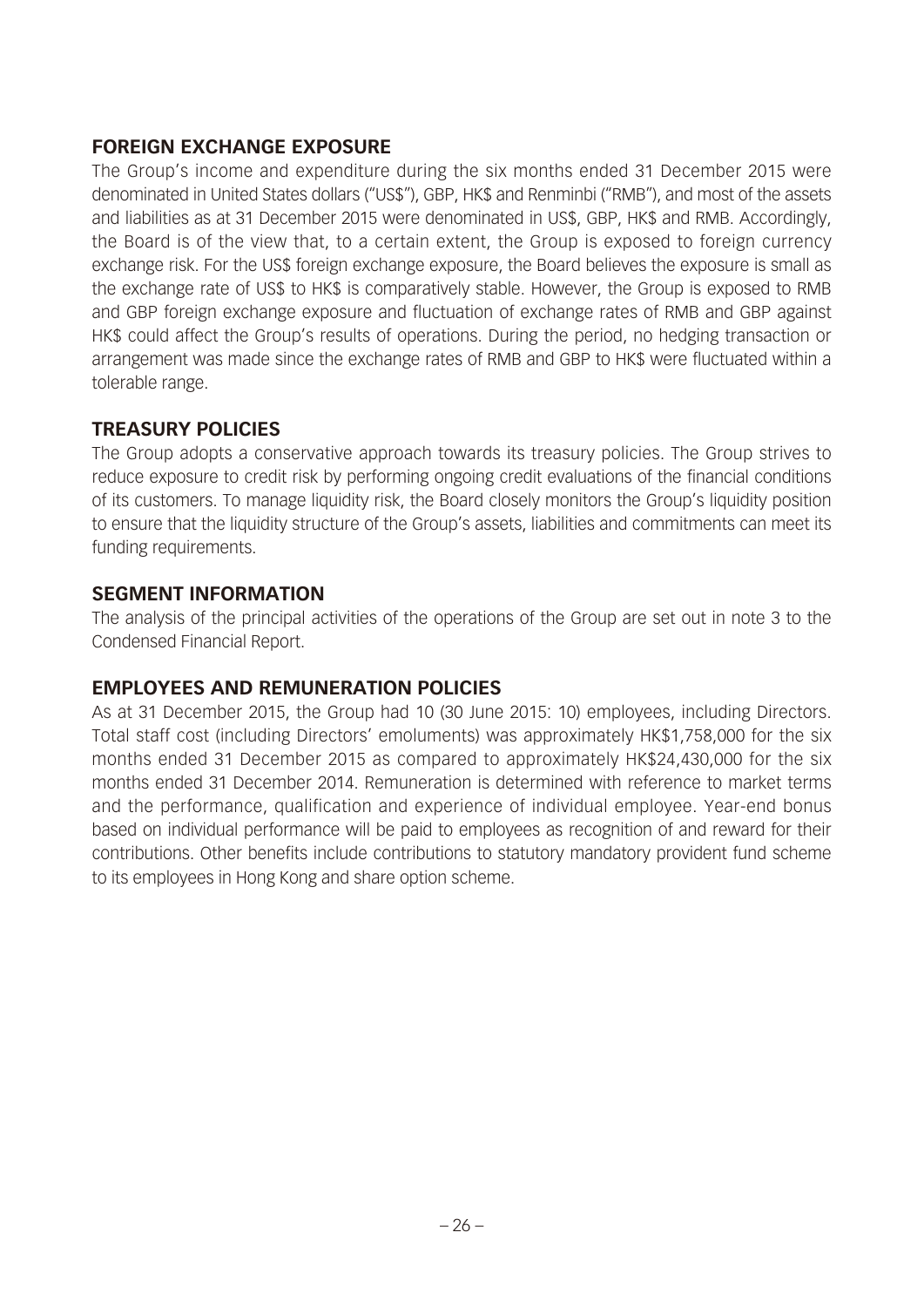#### **BUSINESS OVERVIEW**

#### Property Development Business

During the period under review, the Group is engaged in two property development projects, which are both located in Kowloon. A shareholder's agreement with a wholly owned subsidiary of Phoenix Asia Real Estate Investment, a former customer of the Group, for establishing an associate for a property redevelopment project at Nos. 18-32 Junction Road, Kowloon, Hong Kong ("Junction Road Property Project"), which the Group has 30% equity interests, has been proceeded in 2011. The project has a site area of approximately 10,200 square feet and a gross floor area of approximately 84,000 square feet. The project will be developed into a composite residential and commercial building.

In respect of the redevelopment project at Nos. 142-154 Carpenter Road, Kowloon, Hong Kong ("Carpenter Road Property Project"), the Group has acquired all the property units of this project during the year ended 30 June 2012. It has a site area of approximately 9,100 square feet. The Group held 100% equity interests of the project. On 17 March 2014, the Company has disposed 49% equity interests in those wholly owned subsidiaries, which held the Carpenter Road Property Project, to an independent third party. The disposal represents a good opportunity for realisation of the Group's investment in the Carpenter Road Property Project whilst allows the Group to maintain its interests in the redevelopment of the project. Further, the proceeds from the disposal can reduce the overall gearing of the Group and can further strengthen the cash position of the Group and will allow the Group to reallocate its resources for future development.

Since there was a landmark judgment delivered by the Court of Final Appeal ("CFA") of Hong Kong in May 2013 for the definition of "House", the developments of these two projects were restricted under the relevant lease. On 25 June 2014, a new practice note of the "House" restrictions under Government leases has been circulated by the Lands Administration Office of the Lands Department in regards to the landmark judgment delivered by CFA.

As updated in the announcement dated 16 December 2015, an approval letter in relation to the redevelopment of the Junction Road Property Project under lease conditions was granted by District Lands Officer/Kowloon East of the Lands Department and no land premium was mentioned. The Group is working with its joint venture partner to estimate the costs and timetable for reinitiating the development project. The development work is expected to be completed in 2016. The applications regarding the redevelopment of the Carpenter Road Project Projects are still subject to review by the relevant government departments. The Group and its joint venture partner continue to evaluate the possible impact of the new practice note and the CFA Judgment before deciding on the actions to be taken.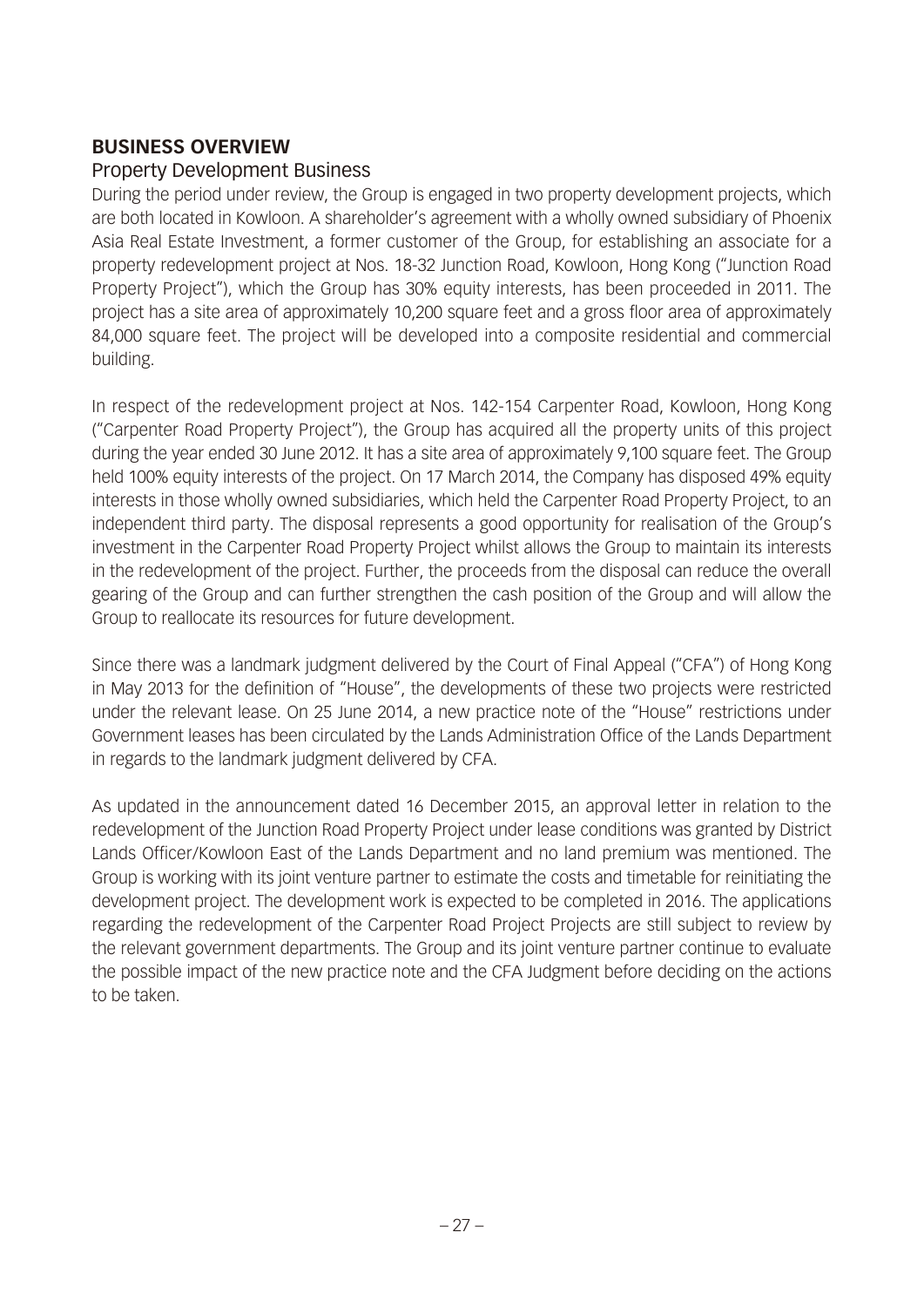# **BUSINESS OVERVIEW** *(cont'd)*

## Property Investment and Trading

In addition to two commercial properties, including the shop at Wing Lee Building in Tsim Sha Tsui, and the front portion of the roof of Sea View Estate in North Point, held by the Group, it has acquired two new commercial properties and one industrial property in Hong Kong and the United Kingdom during the period under review. Details of the three new properties are as follows:

#### *Two Connecting Retail Shop Units at Grand Scholar, No. 419K Queen's Road West*

The property was acquired by the Group at consideration of HK\$105,000,000 and the transaction was completed on 30 September 2015. The property is located at Grand Scholar, No. 419K Queen's Road West, Hong Kong with two shops, including shops on ground floor and on lower ground 1st floor. The property has a total gross floor area of approximately 10,300 square feet and has been leased to an established Montessori kindergarten.

### *Whole floor of Kenning Industrial Building at 19 Wan Hoi Road, Kowloon Bay*

Another industrial property was acquired by the Group on 15 September 2015 at consideration of HK\$76,000,000. The acquisition was completed on 16 November 2015. The property is located at 4th Floor of Kenning Industrial Building, No. 19 Wan Hoi Road, Kowloon Bay, Hong Kong and is proximity to the Kowloon Bay MTR station. The property has a total gross floor area of approximately 16,500 square feet and over 60% of the floor area of the property has been leased.

#### *Atlantic House at Cardiff, United Kingdom*

The Group has acquired another freehold commercial property in United Kingdom on 18 December 2015 at consideration of approximately HK\$80,000,000. The property is located at Cardiff, United Kingdom with a total net floor area of approximately 42,000 square feet. The property has two office buildings which are individually let to two tenants, including a law firm and an university. The existing gross rental yield of the property is more than 7%. Cardiff is the principal office market within Wales and one of the major regional central in the United Kingdom. The Group believes that it is good opportunity for acquiring the property for short term trading purpose.

During the period under review, the segment from property investment and trading business recorded a revenue of approximately HK\$3,971,000, representing 62% of the Group's revenue for the period. The segment is expected to provide a significant and steady income source to the Group.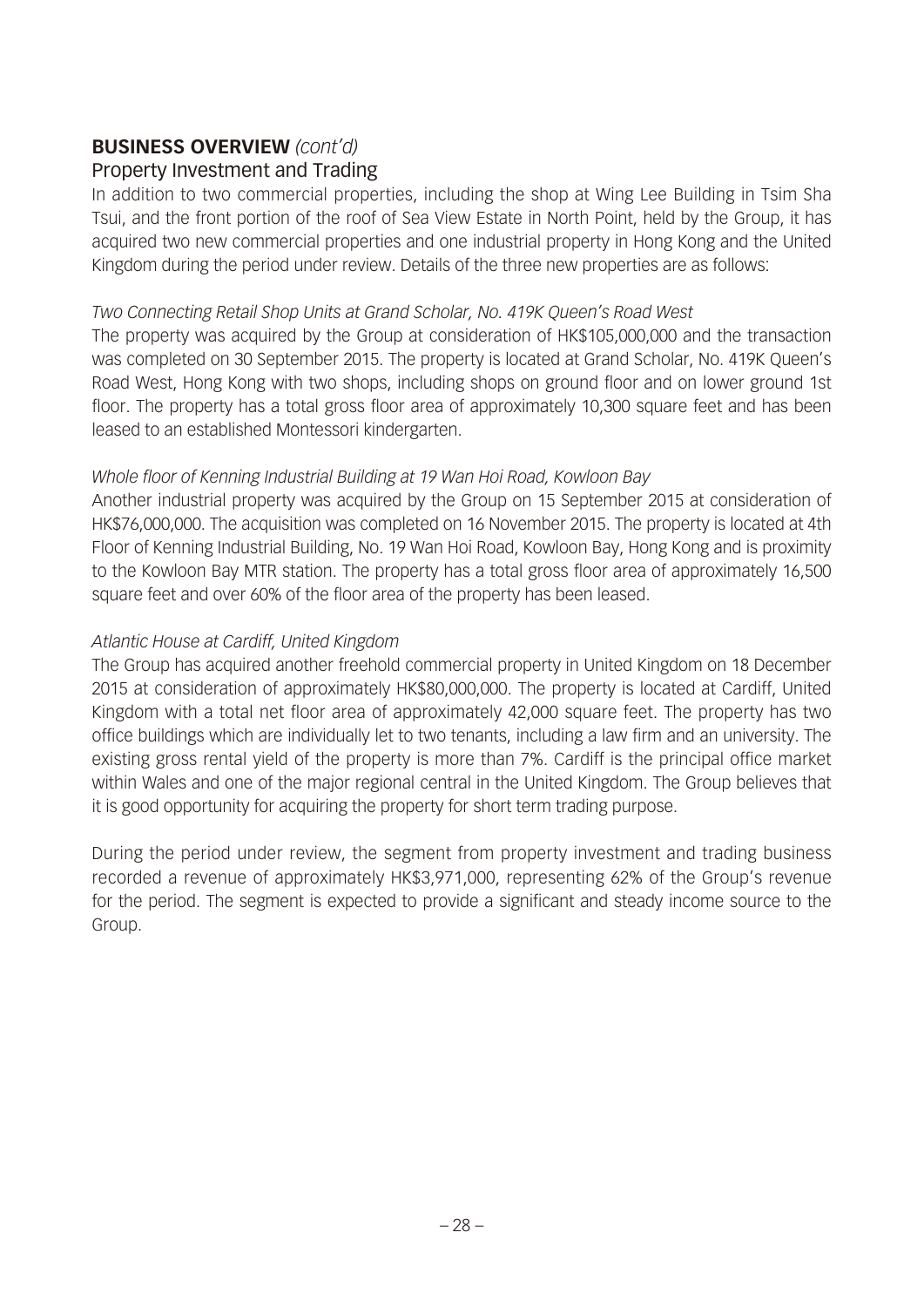## **PROSPECTS**

The growth of Hong Kong economy remained moderate in the year. The Hong Kong Government sustained its effort of raising flat supply through land sale program and other terms of land supply sources. Combining a range of land supply sources, it is estimated that housing land supply will be increased in the foreseeable future.

During the period under review, the Group has engaged in two local property development projects in Hong Kong. The experience of the Group obtained in those projects can be applicable to our future property development projects. The Group keeps on expanding its property development business, but also continues to take a conservative strategy on investment in new projects in view of the uncertainties in the local and global scene.

The Group will continue to explore potential property investment and trading opportunities with a view to provide steady income source to the Company. The Group is conscious to monitor and analyze the impact of the local and global economy so as to make cautious business decisions and to adjust our development plan if necessary so as to maximize the return to the shareholders of the Company.

### **CONTINUING CONNECTED TRANSACTIONS**

On 23 September 2014, the Board approved the renewal of two tenancy agreements of the Company (the "Tenancy Agreements") with Flexwood Limited ("Flexwood") as landlord, which were signed on 23 September 2014, pursuant to which the Company will continue to rent two existing premises owned by Flexwood for a term of two years commencing from 15 October 2014 with the monthly rents of HK\$140,000 and HK\$180,000 respectively. The Directors consider that it is in the commercial interest of the Company if the Company continues to rent the existing office premises as it is not easy to identify other appropriate premises and the Company will bear unnecessary relocation costs and expenses if the Company has to move to other premises. Flexwood is a property holding company wholly and beneficially owned by Mr. Pong, a consultant and substantial shareholder of the Company. Accordingly, Flexwood is a connected person to the Company as defined under the Listing Rules and the transactions under the Tenancy Agreements constitute continuing connected transactions on the part of the Company under Chapter 14A of the Listing Rules. The details of the above continuing connected transactions were set out in the Company's announcement dated 23 September 2014.

On 20 May 2015, the Company has signed a surrender agreement (the "Surrender Agreement") with Flexwood for surrendering one of the Tenancy Agreements with the monthly rents of HK\$180,000 with effect from 1 June 2015 (the "Surrender Date"). In accordance with the Surrender Agreement, the Company was released from all future liabilities, claims and demands in respect of any breach of any of the covenants contained in or otherwise arising under that tenancy agreement from the Surrender Date.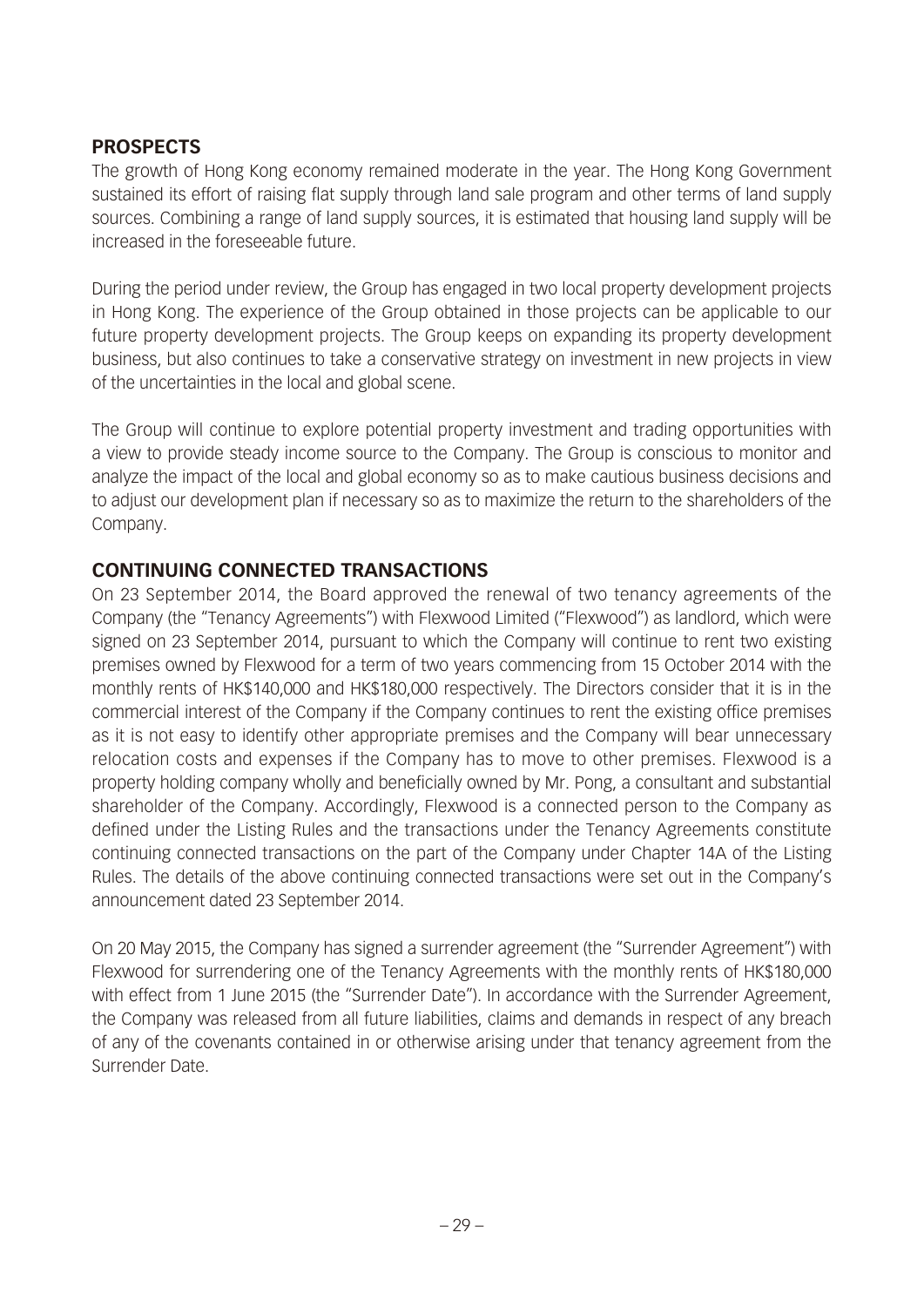## **PURCHASE, REDEMPTION OR SALE OF THE LISTED SECURITIES OF THE COMPANY**

Neither the Company, nor any of its subsidiaries has purchased, redeemed or sold any of the Company's listed shares during the six months ended 31 December 2015.

## **CODE OF CONDUCT REGARDING SECURITIES TRANSACTIONS BY DIRECTORS**

The Company has adopted a code of conduct regarding securities transactions by Directors on terms no less exacting than the required standard of dealings set out in the Model Code as set out in the Appendix 10 of the Listing Rules. Having made specific enquiry of all Directors, the Company was not aware of any non-compliance with such required standard of dealings and its code of conduct regarding securities transactions by Directors throughout the six months ended 31 December 2015.

### **CORPORATE GOVERNANCE PRACTICES**

The Company has adopted the code provisions set out in the Corporate Governance Code and Corporate Governance Report (the "Code") as set out in Appendix 14 of the Listing Rules. The Company has complied with the code provisions set out in the Code throughout the six months ended 31 December 2015, except for the deviation that the post of chairman has been vacant since the resignation of Mr. Pong on 5 February 2008. If candidate with suitable skill and experience is identified within or outside the Group, the Company will make necessary arrangement for the new appointment at appropriate time.

## **PRE-EMPTIVE RIGHTS**

There are no provisions for pre-emptive rights under the Company's articles of association, or the laws of the Cayman Islands, which would oblige the Company to offer new shares on a pro rata basis to existing shareholders.